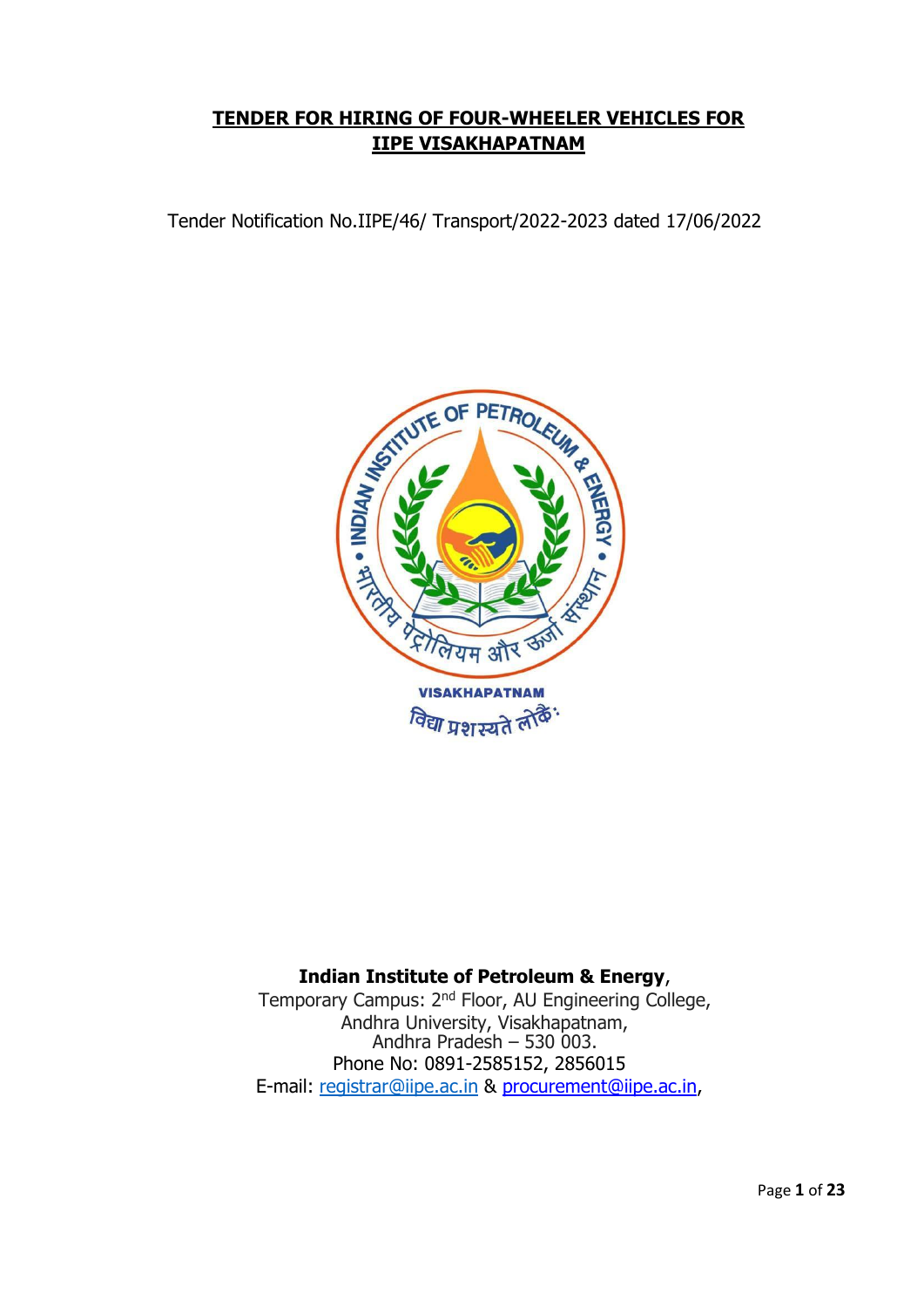| Sr. No. | <b>Particulars</b>                                                                                                           | Page No.  |  |  |  |
|---------|------------------------------------------------------------------------------------------------------------------------------|-----------|--|--|--|
|         | <b>PART I - TENDER DETAILS</b>                                                                                               |           |  |  |  |
|         | <b>Tender Notice</b>                                                                                                         | $3 - 4$   |  |  |  |
| 2       | Details Of Items/ Services required                                                                                          | $5-6$     |  |  |  |
| 3       | Eligibility Criteria & General Terms and Conditions                                                                          | $7 - 13$  |  |  |  |
| 4       | <b>Technical Bid Documents</b><br>Annexure 'A' to Annexure 'F' to be submitted by<br>the bidder along with the Technical Bid | 14-21     |  |  |  |
|         | <b>PART II - FINANCIAL BID</b>                                                                                               |           |  |  |  |
| 5       | PRICE BID- Annexure 'G'                                                                                                      | $22 - 23$ |  |  |  |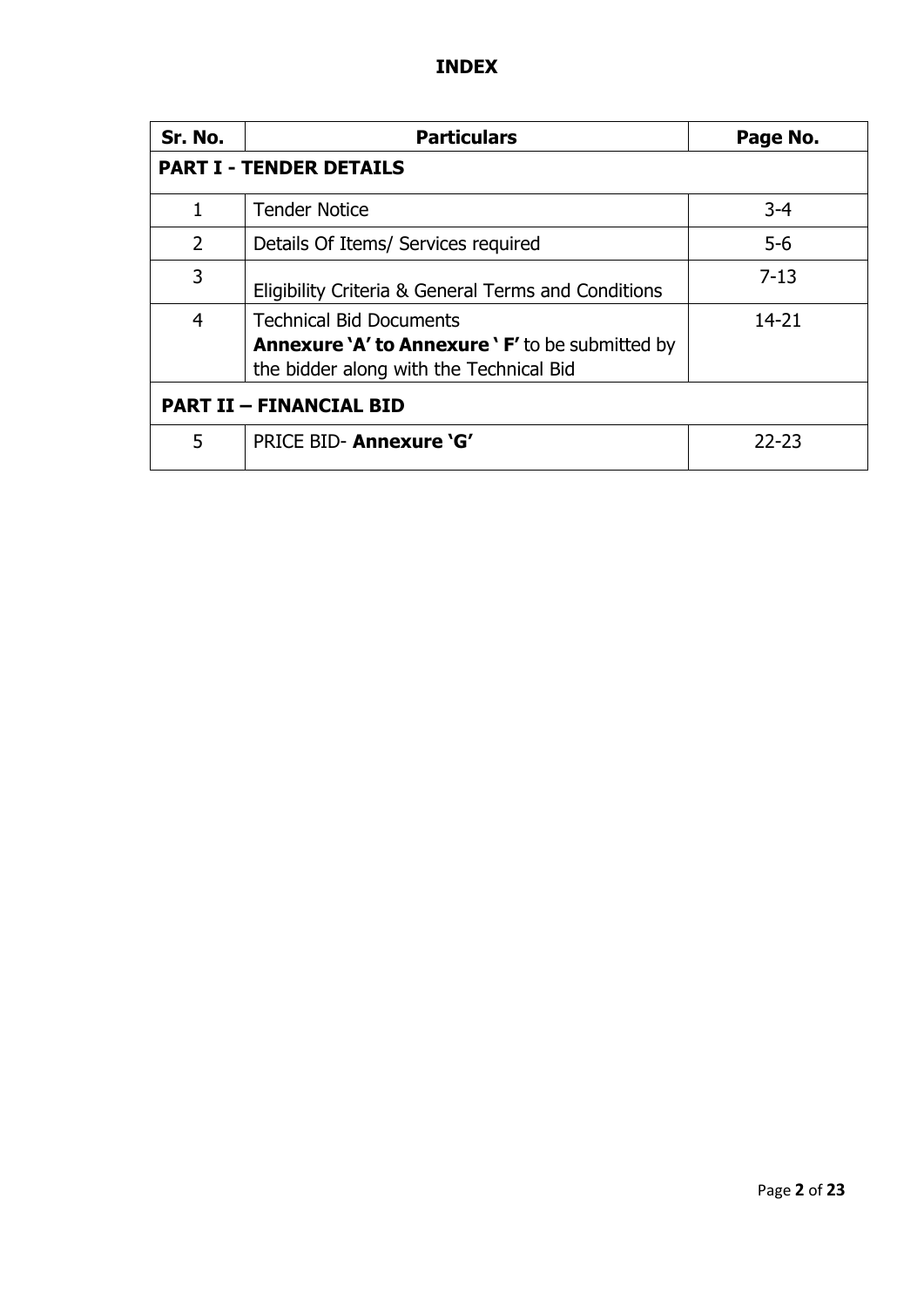## **TENDER NOTICE FOR HIRING OF FOUR WHEELER VEHICLES**

(Tender Notification No.IIPE/46/ Transport/2022-2023, dated 17/06/2022)

1. The Indian Institute of Petroleum and Energy (IIPE) Visakhapatnam is an autonomous institute under the Ministry of Petroleum & Natural Gas, Govt. of India, invites sealed tenders through this tender enquiry for hiring of four wheeler vehicles on a monthly basis for daily transport of the Institute's Director, Registrar, employees and dignitaries/guests etc. within the city of Visakhapatnam urban agglomeration and outstations.

| <b>Important Dates</b>                                                                                                                                 |                                   |  |  |  |
|--------------------------------------------------------------------------------------------------------------------------------------------------------|-----------------------------------|--|--|--|
| i) Availability of Tender Document on the website                                                                                                      | $17th$ June 2022                  |  |  |  |
| ii) Last Date for Tender Submission                                                                                                                    | 8 <sup>th</sup> July 2022 at 5 PM |  |  |  |
| 11 <sup>th</sup> July 2022 at 11 AM<br>iii) The date and time for opening of Technical Bid                                                             |                                   |  |  |  |
| iv) The date and the time of opening of the Financial Bids will be intimated in<br>due course to the tenderers who are declared technically qualified. |                                   |  |  |  |

- 2. The offers should be submitted in TWO-BID SYSTEM (A-Technical Bid and B-Financial bid) by the reputed and experienced firms/agencies/companies having valid licenses and permits and qualified experience in the field of providing passenger vehicles on hire basis to any Public Sector Undertaking (PSU), Govt. Organization, Educational Institution, or any other private organization of repute.
- 3. **Earnest Money Deposit:** The tenderers are not required to deposit any money towards bid security. However, a Self-Declaration in the prescribed form attached a bid security (EMD), failing which the bid will be liable for disqualification. herewith (Annexure-D) should be submitted along with the Technical Bid, in lieu of
- 4. The Director, IIPE Visakhapatnam reserves the right to award this contract for all required services either to one party or more than one party. He also reserves the right to amend or withdraw any of the terms and conditions mentioned in the tender document or to reject any or all the tenders without giving any notice or assigning any reason any time before award of the contract. Further, the Director, IIPE is not bound to accept the lowest tender, but has the liberty to close the tender process without awarding the contract to anyone if the lowest quote is found to be unreasonably high. The decision of the Director, IIPE Visakhapatnam in this regard shall be final and binding on all.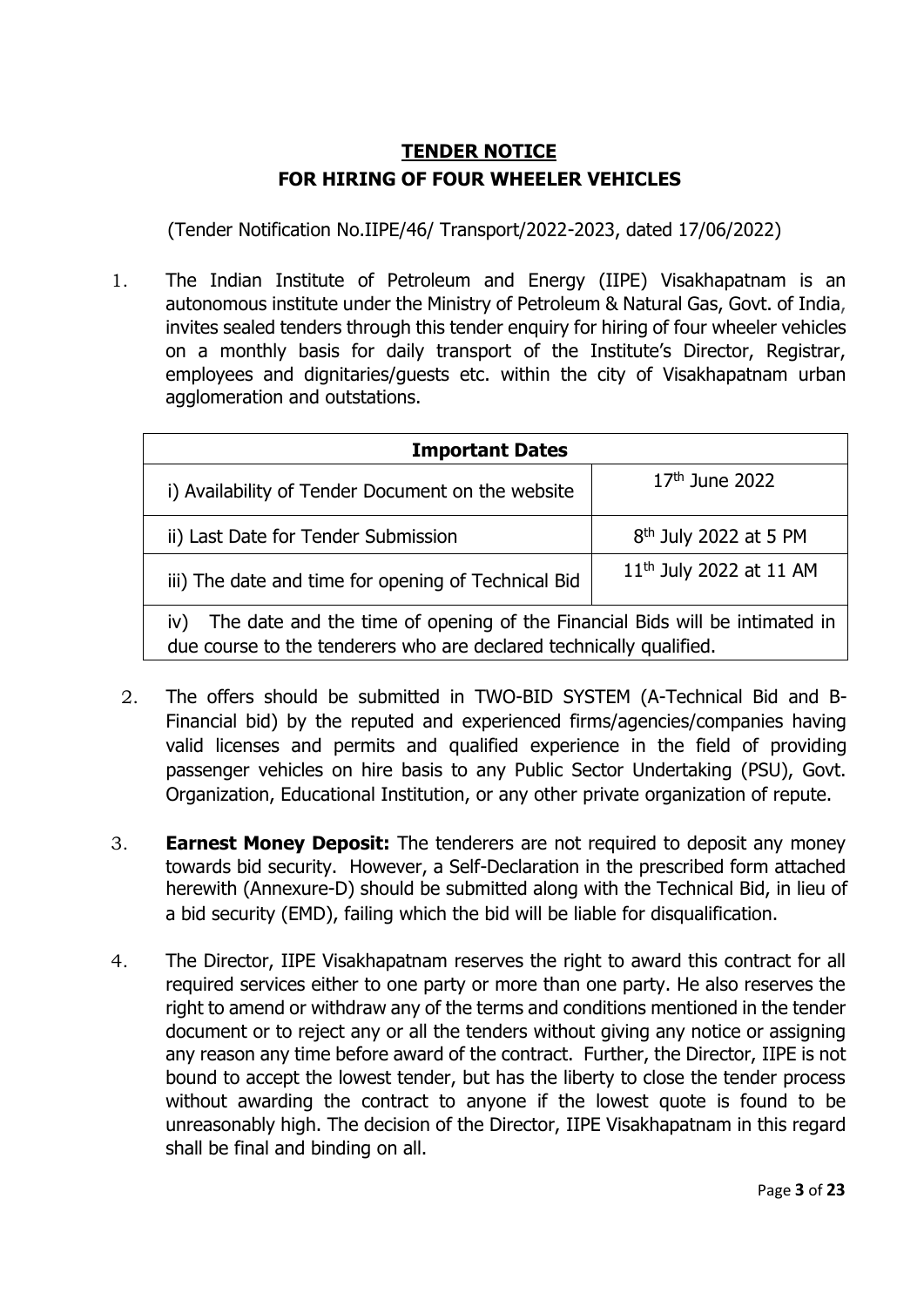5. The bid should be submitted in sealed envelopes super-scribing the name of the tender. A total of three envelopes should be used for this purpose. One sealed envelope should contain only the Technical Bid together with its attachments, experience certificates, licenses, permits, self-declaration etc.,. This envelope should be superscribed clearly as "Technical Bid". The second sealed envelope should contain only the Price Bid. This envelope should be superscribed clearly as "Financial Bid". Now, both the aforesaid sealed envelopes should be put into a third big envelope. This third envelope should be sealed, superscribed as "Tender for hiring of Four Wheeler vehicles at IIPE" and may be either dropped personally in the Tender Box kept at Room No.302, 2<sup>nd</sup> Floor, AU College of Engineering of the Institute or sent by registered post so as to reach the Registrar, IIPE **on or before 5:00 P.M. on 8 th July, 2022,** at the following address:

> The Tender Box O/o the Registrar Indian Institute of Petroleum and Energy 2<sup>nd</sup> Floor, Main Building, AU College of Engineering (A) Visakhapatnam - 530003

- 6. Technical Bid will be opened at **11:00 A.M. on 11th July, 2022** in the presence of tenderers or their authorized representatives, who are present. Late and delayed tenders will not be opened and accepted at all.
- 7. The tender should be clearly filled or typed and signed in ink legibly giving the full address of the tenderer. The tenderer should quote in figures as well as in words the amount/price offered by him. Alteration if any, unless legibly attested by the tenderer with full signature and stamp/seal shall invalidate the tender. The tender should be signed by the authorized persons. Unsigned tenders will be treated as technically disqualified and rejected. In case there is any difference in the amount between figures and words, the amount indicated in words will be treated as the valid offer.
- 8. The Tenderer should ensure that the amounts are written in such a way that interpolation is not possible. No blank space should be left.
- 9. In case any document produced in support of eligibility criteria turns out to be not genuine before or after award of contract, the IIPE reserves the right to blacklist or debar the bidder concerned from participating in the future tendering process of the Institute.
- 10. The detailed eligibility and other terms & conditions of the contract may be perused in the following pages.



**Sd/- Registrar** 

Page **4** of **23**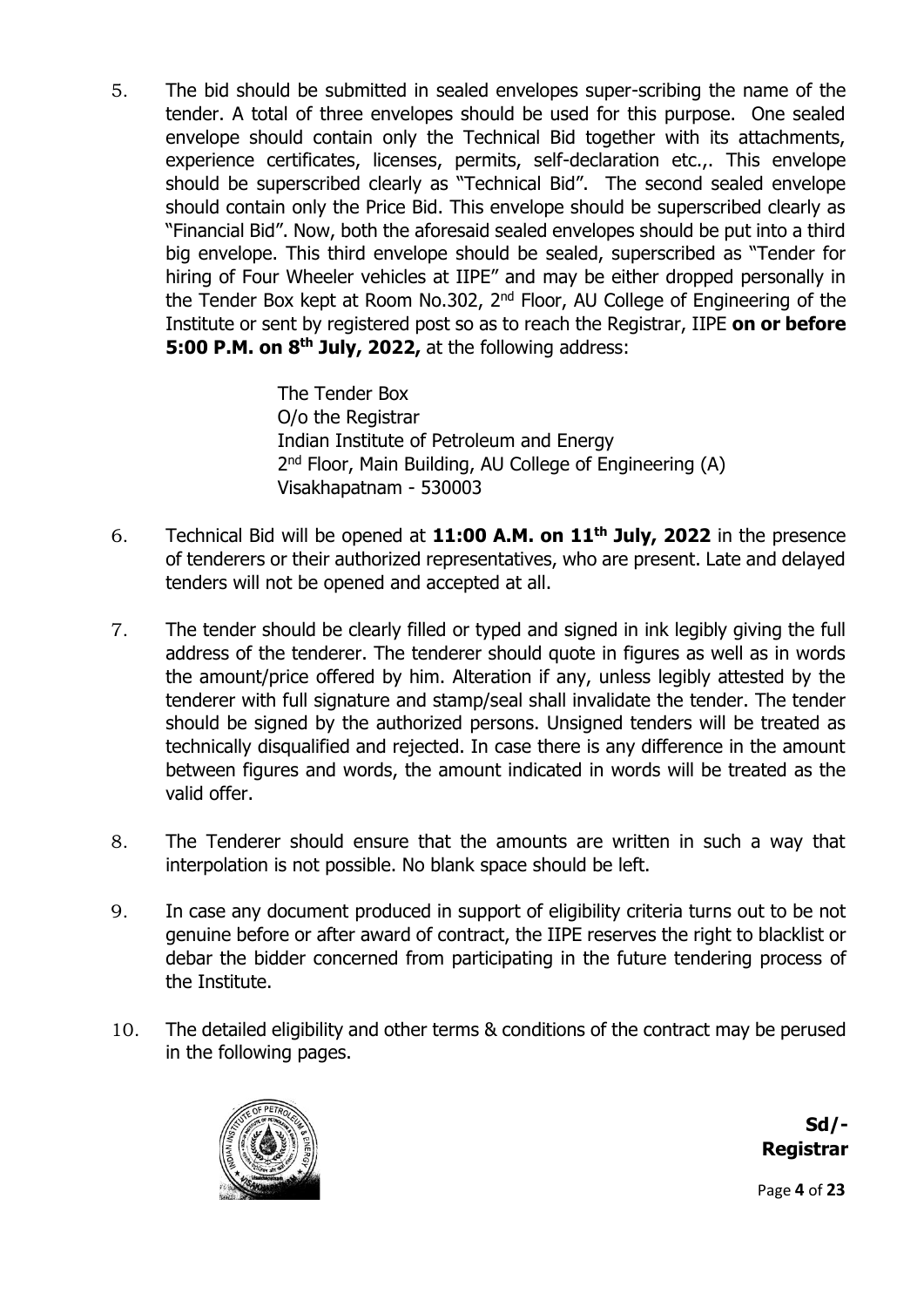## **DETAILS OF ITEMS / SERVICES REQUIRED**

| SI.            | <b>Item</b>                                                   | <b>Long Description</b>                                                                                                                                                            | <b>QTY</b> | <b>UOM</b>   |
|----------------|---------------------------------------------------------------|------------------------------------------------------------------------------------------------------------------------------------------------------------------------------------|------------|--------------|
| No.            | <b>Description</b>                                            |                                                                                                                                                                                    |            |              |
| $\mathbf{1}$   |                                                               | Hiring of Innova or equivalent AC car<br>regular - Monthly Charging basis upto<br>2000 KMS. Per month, Daily 12 hours                                                              | 01         | Month        |
| $2^{\circ}$    |                                                               | Rate per additional km. run over and<br>above 2000 kilometers in a month                                                                                                           | 01         | Each<br>KM.  |
| 3              | Hiring of<br>Innova or<br>Equivalent AC                       | Rate per Additional hour beyond 12<br>hours a day                                                                                                                                  | 01         | Each<br>Hour |
| 4              | Car for use<br>by the<br><b>Director</b>                      | Hiring of Innova or equivalent AC car<br>Adhoc basis - for use by the Director<br>for outstation beyond Visakhapatnam<br>rate per day for 100 Kms. and 12 hours                    | 01         | Day          |
| 5              |                                                               | Rate per Additional km. run over and<br>above 100 kilometers in a day                                                                                                              | 01         | Each<br>KM.  |
| 6              |                                                               | Rate per additional hour beyond 12<br>hours a day                                                                                                                                  | 01         | Each<br>Hour |
| $\overline{7}$ |                                                               | Hiring of Maruti Swift Dezire or<br>equivalent AC car regular - Monthly<br>Charging basis upto 1500 KMS. Per<br>month, Daily 12 hours                                              | 01         | Month        |
| 8              |                                                               | Rate per additional km. run over and<br>above 1500 kilometers in a month                                                                                                           | 01         | Each<br>KM.  |
| 9              | Hiring of<br>Maruti Swift                                     | Rate per additional hour beyond 12<br>hours a day                                                                                                                                  | 01         | Each<br>Hour |
| 10             | Dezire or<br>Equivalent AC<br>Car for use by<br>the Registrar | Hiring of Maruti Swift Dezire or equivalent<br>AC car Adhoc basis $-$ for use by the<br>Registrar for outstation beyond<br>Visakhapatnam rate per day<br>for 100 Kms. and 12 hours | 01         | Day          |
| 11             |                                                               | Rate per additional km. run over and above<br>100 kilometers in a day                                                                                                              | 01         | Each<br>KM.  |
| 12             |                                                               | Rate per additional hour beyond 12 hours<br>a day                                                                                                                                  | 01         | Each<br>Hour |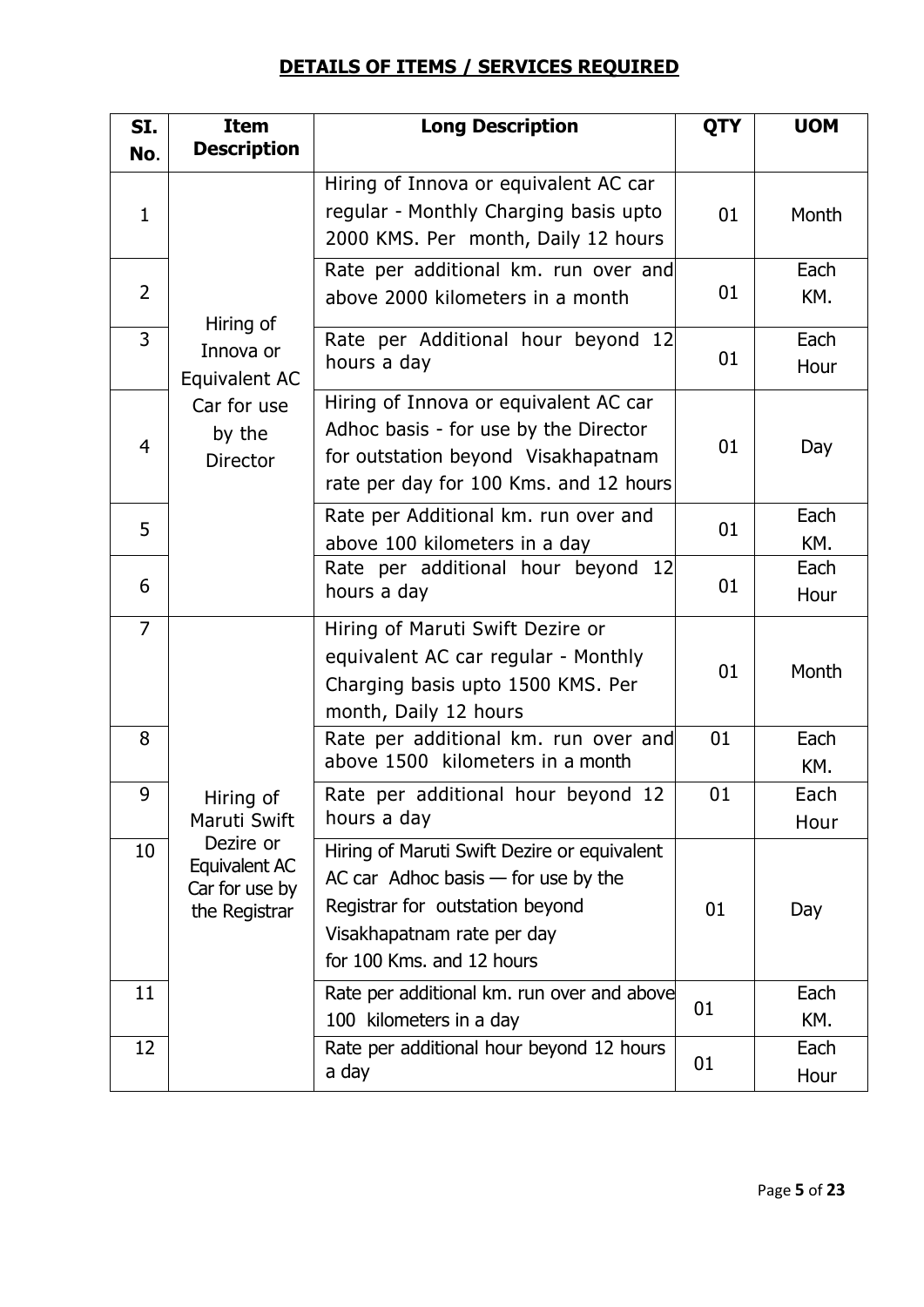| 13 |                                                                                                          | Hiring of Innova Car AC Car -<br>Adhoc $-$ Rate per day for 100<br>Kms. & 12 hours.                         | 01 | Day          |
|----|----------------------------------------------------------------------------------------------------------|-------------------------------------------------------------------------------------------------------------|----|--------------|
| 14 | Hiring of Innova or<br>equivalent AC Car for                                                             | Rate per additional Km. run over<br>and above 100 kms. in a day                                             | 01 | Each<br>Km.  |
| 15 | use by Senior Officials<br>/ Dignitaries                                                                 | Rate per additional hour beyond<br>12 hours in a single day                                                 | 01 | Each<br>hour |
| 16 |                                                                                                          | Airport Pick up                                                                                             | 01 | Per trip     |
| 17 |                                                                                                          | Airport Dropping                                                                                            | 01 | Per trip     |
| 18 | Hiring of Maruti Swift<br>Dezire or Equivalent<br>AC Car for use by                                      | Hiring of Maruti Swift Dezire or<br>Equivalent AC Car - Adhoc - Rate<br>per day for 100 Kms. & 12 hours.    | 01 | Day          |
| 19 | Visiting Professors /<br><b>Guests for IIPE</b>                                                          | Rate per additional Km. run over<br>and above 100 kms. in a clay                                            | 01 | Each<br>Km.  |
| 20 |                                                                                                          | Rate per additional hour beyond<br>12 hours in a single day                                                 | 01 | Each<br>hour |
| 21 |                                                                                                          | Airport Pick up                                                                                             | 01 | Per trip     |
| 22 |                                                                                                          | <b>Airport Dropping</b>                                                                                     | 01 | Per trip     |
| 23 | Hiring<br>of Indica<br>or<br>equivalent AC car for<br>(for<br><b>IIPE</b><br>use<br>by<br>administrative | Hiring<br>of Tata<br>Indica<br>or<br>Equivalent AC Car - Adhoc -<br>Rate per day for 80 Kms. & 10<br>hours. | 01 | Day          |
| 24 | purposes and<br>other<br>requirements)                                                                   | Rate per additional Km. run over<br>and above 80 kms. in a day                                              | 01 | Each<br>Km.  |
| 25 |                                                                                                          | Rate per additional hour beyond<br>10 hours in a single day                                                 | 01 | Each<br>hour |

### **EVALUATION CRITERIA –OVERAL LOWEST:**

The vendor has to quote the price for all the above-mentioned items. The average of the prices of above, will be considered for deciding the L1 bid. The L1 vendor to match the lowest prices quoted for the items by the other vendors or as decided by the IIPE empowered committee constituted therefor.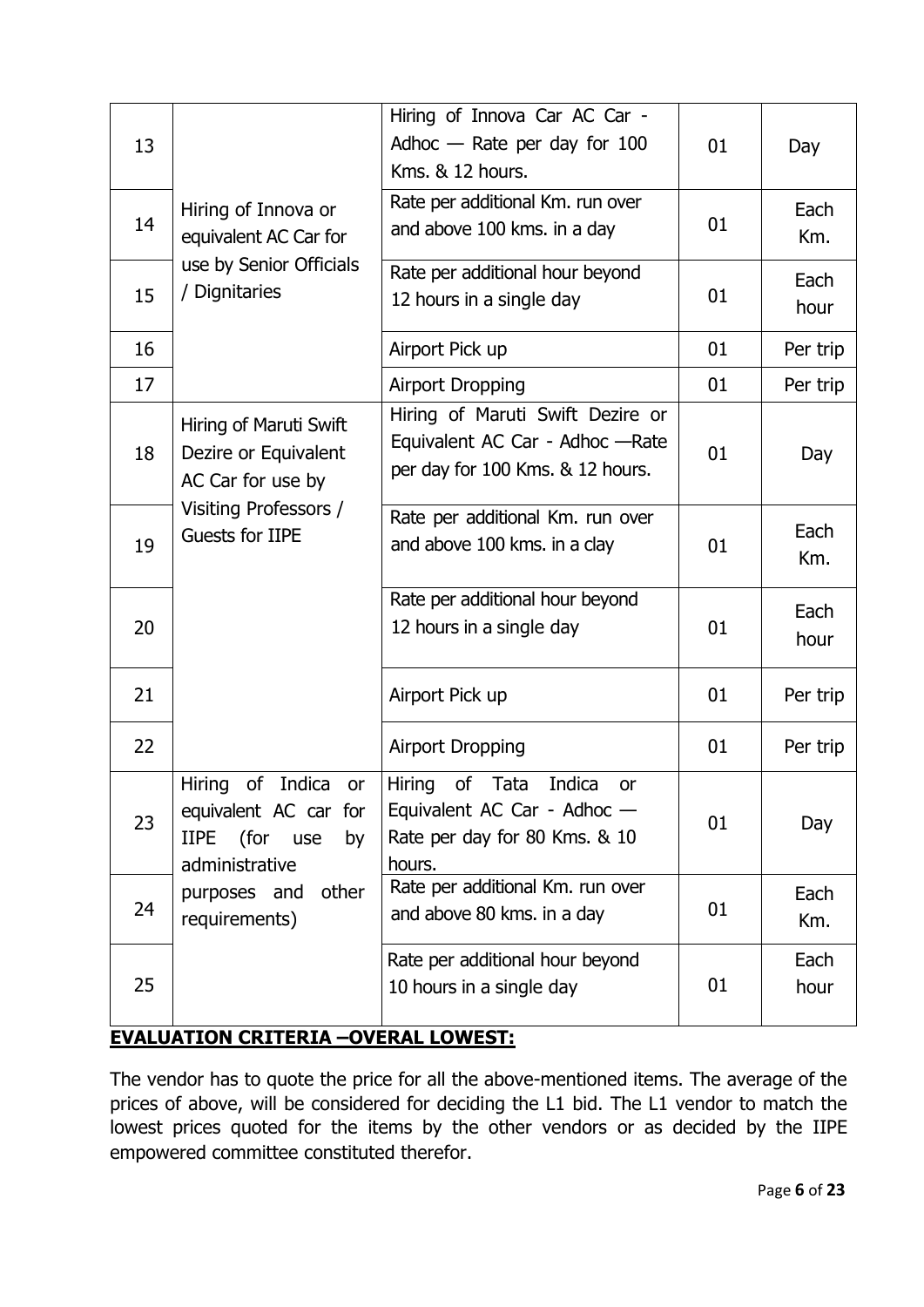### **ELIGIBILITY AND GENERAL TERMS AND CONDITIONS**

1) The contracting agency should be based at Visakhapatnam or having its office in Visakhapatnam. It is mandatory for the bidders to attach the address proof document.

2) The contracting agency should have the minimum experience of 3 years as on the date of this Notice in the field of providing passenger vehicles on hire basis to any Educational Institutions, Public Sector Undertaking (PSU), Govt. Organization, or any other private organization of repute. Experience from Call Centre organizations will not be considered. The tenders of the contracting agency with inadequate/irrelevant experience as mentioned above are liable to rejection. **It is mandatory for the bidders to attach a documentary proof of requisite experience, with the technical bid.** 

3) The contracting agency should have the passenger vehicles, which are being offered for hire, registered as tourist/commercial vehicles on its own name having valid commercial permits. **Copies of the tourist vehicle registration certificates and valid Insurance policies should also be attached with the Technical Bid**. If the vehicles are not presently in the tenderer's name, an affidavit duly attested by a Notary that in the event of his being the successful bidder, he will get these vehicles transferred to his name before supplying them to IIPE Visakhapatnam, should be submitted.

4) The contracting agency should submit Technical Bid & Financial Bid in separate sealed Envelopes super scribing "Technical Bid" and "Financial Bid" as the case may be. For more details, please refer to para 5 on Page 4.

5) The Technical Bid should be accompanied with a Self-Declaration in the prescribed form in lieu of a bid security (EMD). It should also contain all other documents such as experience certificates, licenses, registration certificates, permits etc. Tenders received without these documents will be summarily rejected.

6) The Tenderer will be black-listed and debarred from participating in any future tendering processes at IIPE Visakhapatnam for a period of two years if the tenderer withdraws or alters his tender or backs out after opening of the bids or during the validity of the tender/bid.

7) The rates quoted in the Financial Bid shall be valid for at least 12 months from the date of award of tender. Tender valid for a shorter period shall be liable to rejection. However, after 12 months of the contract, whenever the fuel prices increase or decrease by more than 20% of the prices prevailing at the time of commencement of the contract, then the hire charges may be considered for increase or decrease, as the case may be, involving not more than 10% of the original price.

8) The tender should be signed by the authorized person and his / her full name and status be indicated below the signature along with official stamp of the contracting agency.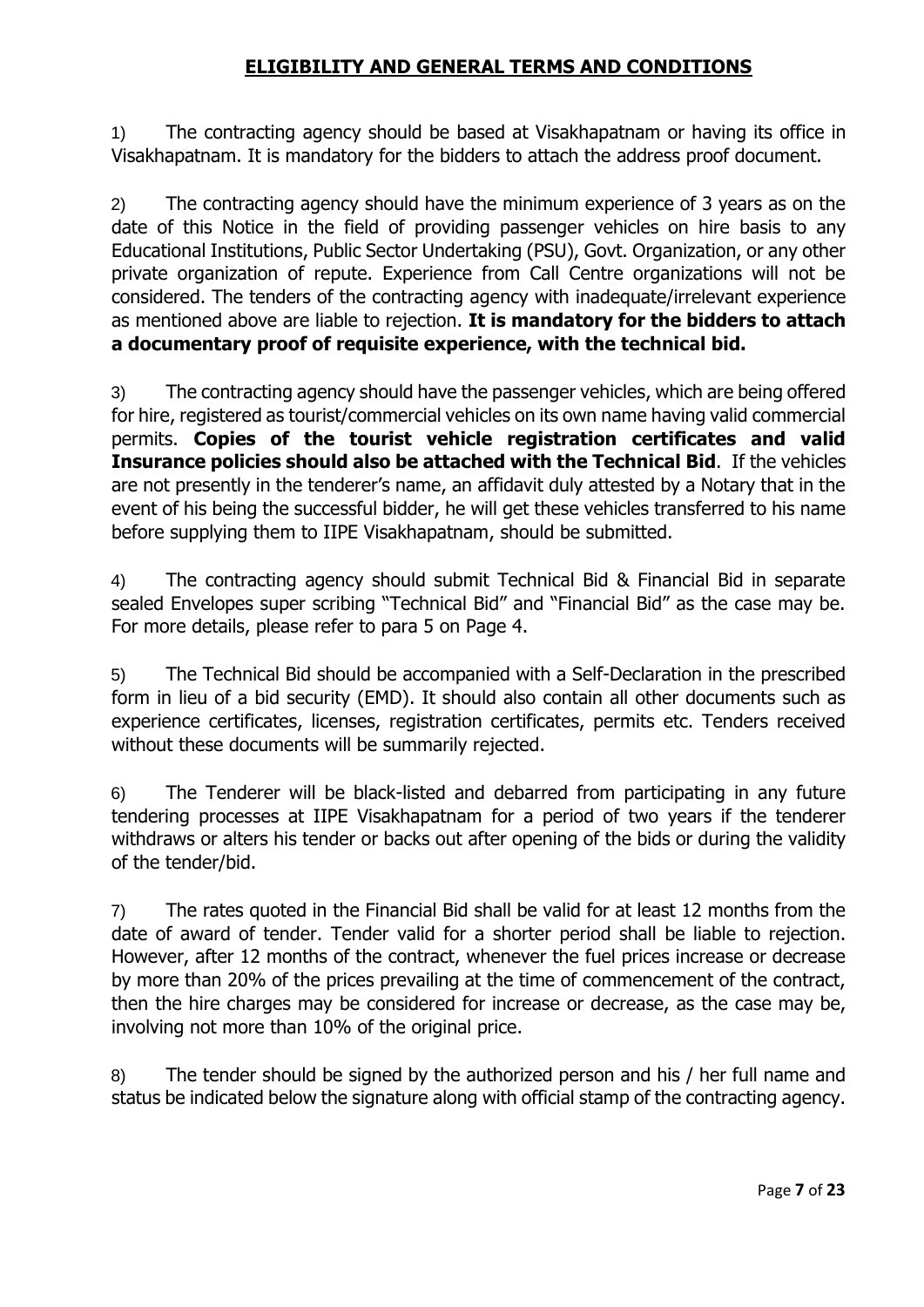9) The successful bidder should provide only the specified type of vehicles which are in good running condition and not older than **2020 model**.

10) A team of IIPE Visakhapatnam officials may visit or ascertain from the clients' offices of the eligible bidders for information regarding the quality of services claimed to have been provided by the bidder etc.

11) The tenders of the contracting agencies not in possession of valid statutory sanctions / registrations / permits/ insurances are liable to summary rejection.

12) The successful contractor shall supply the required number of specified vehicles together with required number of drivers and relievers daily including Sundays and Holidays. The hire charges quoted by the bidder should be inclusive all expenses of the vehicles and their drivers except GST. The Institute will not be responsible for any damages, losses, repairs, thefts, fuel refilling, relievers etc., in respect of the vehicles as well as their drivers and in respect of injury or damage to any person or other vehicle. **The monthly rate/hire charges to be quoted by the bidder should be exclusive of GST**.

13) The contractor should pay minimum wages, EPF, ESI, bonus, and other statutory payments on or before 7th day of every month to the driver, and also comply with other necessary provisions of the Labour Act, at his own expense. Further, the contractor shall provide two sets of Uniforms, Identity Cards, and one pair of shoes to the drivers deployed to drive these vehicles within 15 days of award of work at his own expense.

14) The vehicles being hired will be used for a maximum of 12 hours each day mostly for local transport and/ or outside Visakhapatnam urban agglomeration. However, in exigencies of work, they may be used for outstation transport also. The daily trips of these vehicles should be carried out as per the schedule fixed by the Institute.

15) The contract shall be initially for a period of **one year** and may be extended on a year-to-year basis up to two more years on the same terms and conditions, subject to the satisfactory service of the contractor.

16) The contract can be prematurely terminated by either party by giving an advance notice of **one month** and after expiry of the notice period.

17) The services of the vehicles are generally required throughout the year i.e. 365 days including Sundays and Holidays. As of now, the Institute requires **two vehicles**. However, the Institute reserves the right to increase or decrease the number of vehicles according to its requirements any time during the currency of the contract. The contractor will have to provide the vehicles accordingly on the same terms and conditions of the contract.

18) Generally, the vehicles will be required to commence their daily service at the Institute sharp at **09: 00 A.M till 07:00 PM**. However, the schedule of trips is subject to change according to the requirements of the Institute.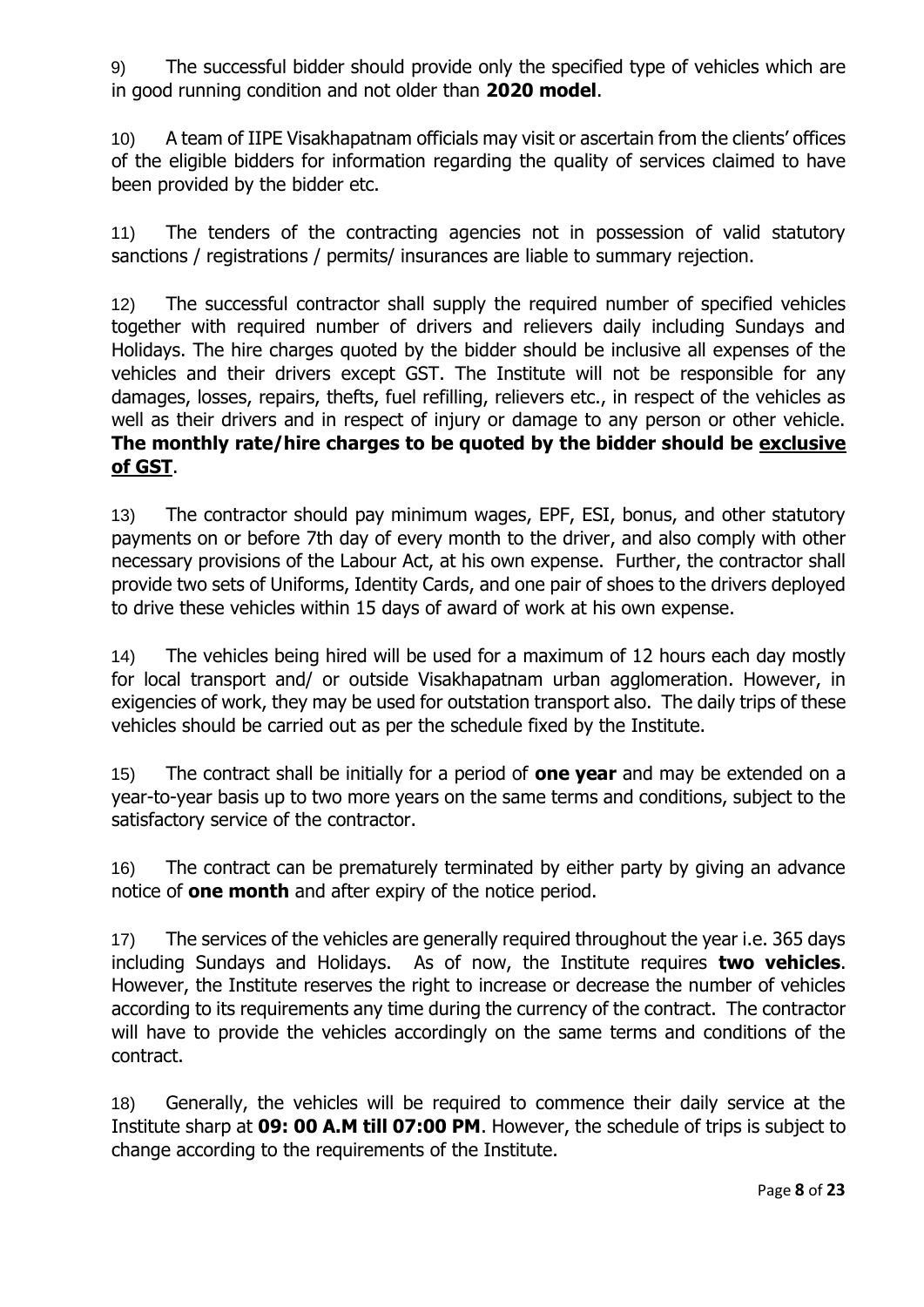19) The contracting agency shall provide the services continuously as per the award of contract. In case of discontinuation of services by the contractor in the middle of the period without requisite notice or non-satisfactory services, breach of any terms and conditions of the contract etc. the contractor shall be liable to legal action, in addition to forfeiture of the performance security deposit given by him.

20) The contracting agency shall not be allowed to transfer, assign, pledge or subcontract its responsibilities, rights and liabilities under this contract to any other agency without prior written consent of IIPE Visakhapatnam.

21) The contracting agency shall also abide by the relevant Rules and Regulations to engage drivers on the vehicles to deploy at IIPE Visakhapatnam and will obtain requisite licenses, sanctions & permits which should be valid during the tenure of contract. Renewal of the same shall be ensured by the contractor well in time. The contractor himself is responsible to pay and clear the fines and challans, if any, imposed by the Govt., for violation of the rules at his expense.

22) There will be no dead mileage for vehicles deployed on a monthly basis. The kilometer age for the purpose of "vehicle run" and "hours of duty" shall be reckoned from the time vehicle reaches IIPE campus till the closure of the given schedule or till the vehicle leaves IIPE campus. No mileage will be allowed to drivers for lunch / breakfast or for filling fuel etc.

23) The contracting agency shall provide immediate replacement for the breakdown vehicle with the same type of vehicle at his own expense.

24) The Director, IIPE reserves the right to impose a pecuniary penalty on the contractor for serious lapses in execution of the contract. The amount of penalty imposed will be recovered from the monthly bills payable to the contractor.

25) The drivers of the vehicles deployed at the IIPE Visakhapatnam should possess a valid driving license in their name. The drivers must wear uniform while on duty, be able to speak the local language, be courteous to the users of the vehicles. The contractor shall be responsible for their integrity and conduct while on duty at the Institute. In the event of misbehavior on the part of any of the drivers deployed, IIPE may impose a penalty as deemed fit on the contracting agency and demand replacement of the delinquent driver. The contractor shall comply with the demand immediately.

26) The contracting agency and the IIPE Visakhapatnam shall make every effort to resolve any dispute or disagreement amicably by direct informal negotiations. However, in case of any unresolved issues / disagreements / disputes in connection with the contract, the same shall be settled under the Court of Law within its jurisdiction at Visakhapatnam only.

27) In case of delay in reporting of the vehicle, a penalty of Rs.200/- per every 1 hour delay will be imposed on the contractor. In case of also breakdown of any vehicle, a spare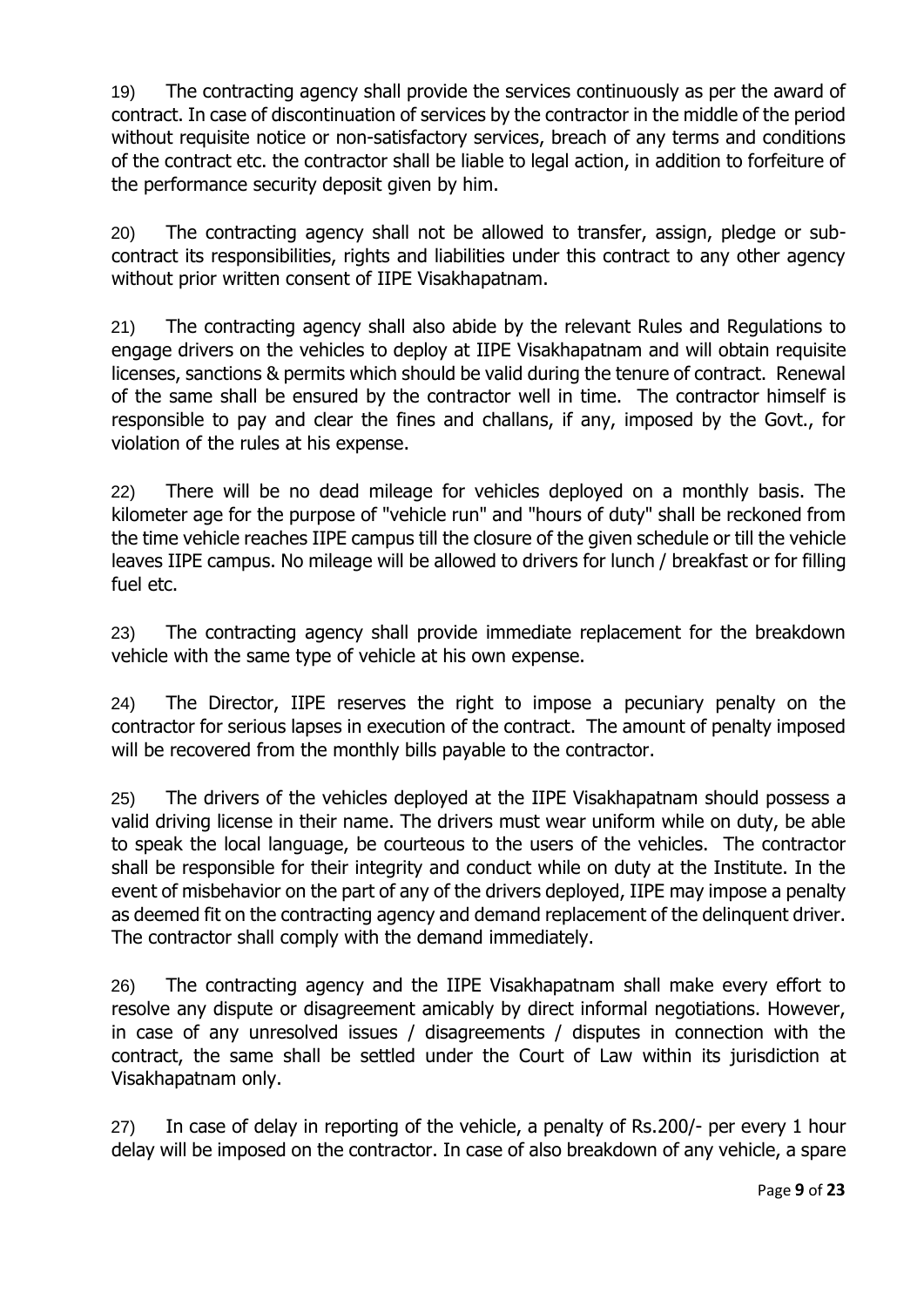vehicle of equivalent type shall be made available within two hours. Else a price reduction of Rs. 200/- per hour or part thereof per Vehicle shall be levied for the period of nonavailability on the particular day, subject to maximum of Rs.2,000/- per vehicle per day. Additionally, all the additional costs incurred by IIPE to meet the Vehicle requirement from alternate source shall be recovered. A price reduction of Rs.200/- per hour part thereof shall be levied, if the Vehicles do not report to duly as per the timing instruction given, subject to a maximum of Rs. 2,000/- per vehicle per day.

28) Vehicles supplied by the firm/agency will be periodically inspected by nominated officers of the Institute. In case of non-compliance of any of the conditions like driver not possessing a valid license, vehicle running without a valid insurance and pollution certificate etc., a penalty of Rs.500/- for each lapse on each occasion will be imposed and recovered from the dues of the contractor.

29) The driver of the vehicles deployed at the Institute shall maintain the logbook (timings and mileage for each vehicle) on daily basis and obtain signatures of the IIPE Officials daily twice at beginning of the service and close of the service. IIPE Visakhapatnam may demand this logbook at any time for inspection or at the time of bill payment.

30) The contracting agency shall ensure that vehicles and drivers of the vehicles provided at IIPE Visakhapatnam are not changed without a valid reason. Frequent changes of vehicles and drivers will not be permitted. In case of change, the contracting agency will intimate the details of the replacing vehicle or driver to the Institute in advance. In case the contracting agency replaces any vehicle with another of higher class than the contracted type, payment will be restricted to the rates under this contract only. However, vehicle of lower class than the contracted type shall not be accepted.

31) It shall be the responsibility of the service providing agency / firm /company to meet the expenses of transportation, food, medical and any other requirements of the drivers engaged by it for these vehicles and IIPE Visakhapatnam shall have no liabilities in this regard.

32) For all intents and purposes, agency shall be the "Employer" within the meaning of different Labour Legislations in respect of drivers so employed and engaged at IIPE Visakhapatnam site. The Drivers deployed by the agency at IIPE Visakhapatnam shall not have claims of any Master and Servant relationship nor have any principal and agent relationship with or against IIPE Visakhapatnam.

33) The contracting agency shall be solely responsible for any accidents, injuries to other vehicles or pedestrians or passengers caused by these vehicles while on service at this Institute. Similarly, the contracting agency only is responsible to redress the grievances /resolve disputes relating to drivers engaged by them at IIPE Visakhapatnam site. IIPE Visakhapatnam shall, in no way responsible for settlement of such issues.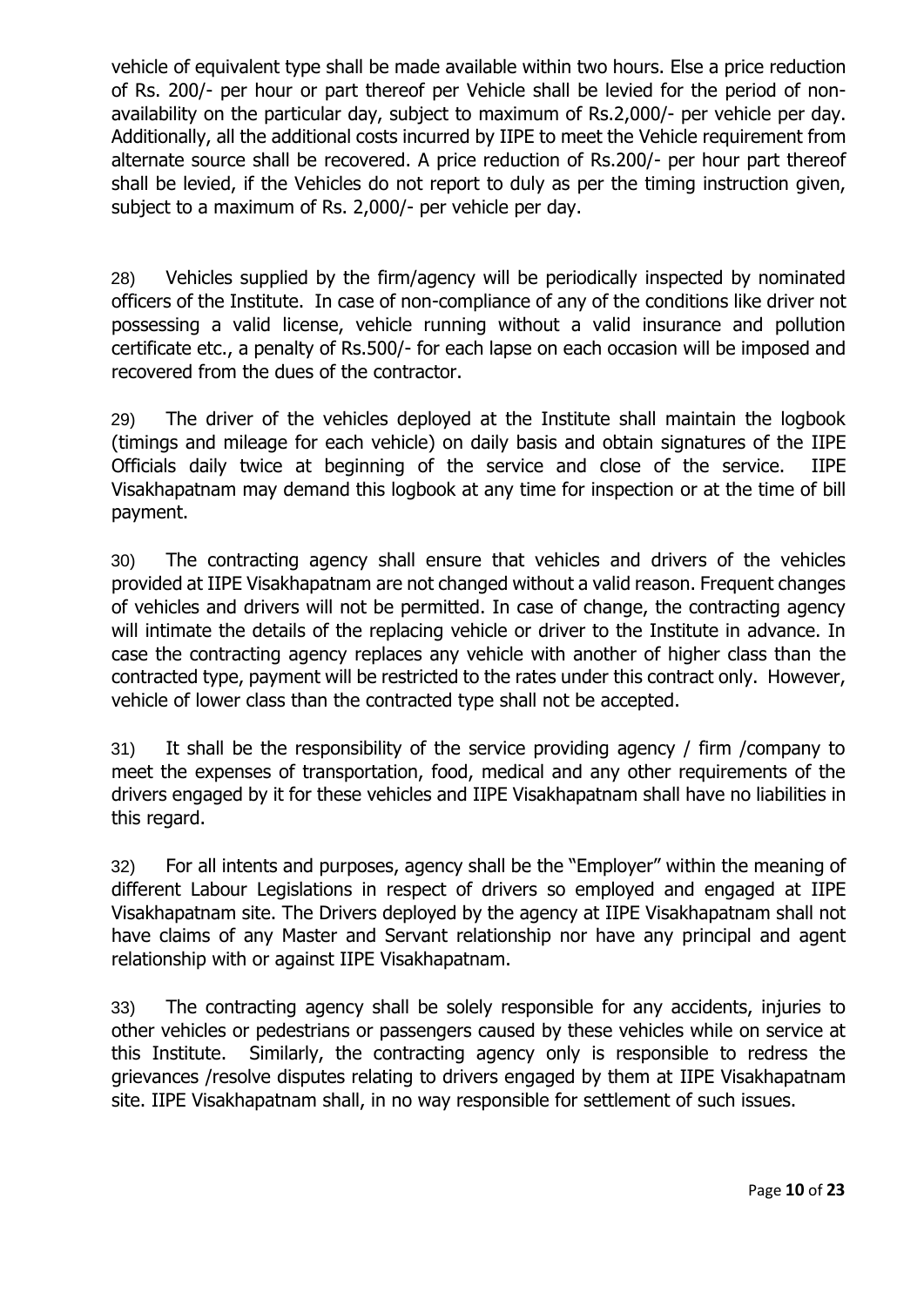34) The drivers deployed by the contracting agency shall not collect any money from the users of the vehicles in any form or on any pretext like fare, tip, chaipaani etc.

35) The Agency shall submit the bills as per the agreed rates immediately after completion of the calendar month to IIPE Visakhapatnam to the Logistic Section of the Institute, along with duly signed duty slips, photocopy of the extract of the logbook, ESI & EPF, Salary slips of the drivers.

36) The Agency shall also be liable for payment of all taxes, levies, cess, etc. on account of services rendered by it to IIPE Visakhapatnam, to the tax collection authorities concerned from time to time as per extant rules and regulations on the matter.

37) The Income Tax (T.D.S.) shall be deducted at prevailing rate from the monthly bills, as amended from time to time in accordance with the provisions of Income Tax Department, and a certificate to this effect shall be issued by IIPE Visakhapatnam to the agency.

38) If required, IIPE Visakhapatnam may allow these vehicles to be parked inside the campus without any charges for the same. However, no accommodation or overnight stay of the drivers will be allowed inside the campus.

39) The successful tender will have to make agreement with IIPE Visakhapatnam broadly covering scope of work, requirements, terms and conditions of the services to be provided to the IIPE Visakhapatnam on a judicial stamp paper of Rs.100/- or as per the prevailing requirement, the cost of which will be borne by the contracting agency.

40) The successful tenderer will have to deposit a security deposit for an amount equivalent to 3% of the total contract value in the form of **Performance Bank Guarantee** (PBG) from any nationalized Bank in favour of the Director, IIPE Visakhapatnam. The PBG shall cover the entire period of contract and shall remain valid for a period of 60 days beyond the period of contract. If contract is further extended beyond the initial period, the PBG shall have to be renewed for the extended period.

41) **Force Majeure:** Any delay due to Force Majeure will not be attributable to the Service provider. Force Majeure events shall mean one or more of the following acts or events: Acts of God or events beyond the reasonable control of the Affected Party which could not reasonably have been expected to occur, exceptionally adverse weather conditions, lightning, earthquake, cyclone, flood, volcanic eruption, or fire or landslide; Radioactive contamination or ionizing radiation; Strikes or boycotts (other than those involving the Vendor or its employees/representatives or attributable to any act or omission of any of them) interrupting supplies and services of the Contract for a period exceeding a continuous period of 7 (seven) days; An act of war (whether declared or undeclared), invasion, armed conflict or act of foreign enemy, blockade, embargo, riot, insurrection, terrorist or military action, civil commotion or politically motivated sabotage which prevents rendering of supplies or specified services by the service provider for a period exceeding a continuous period of 7 (seven) days.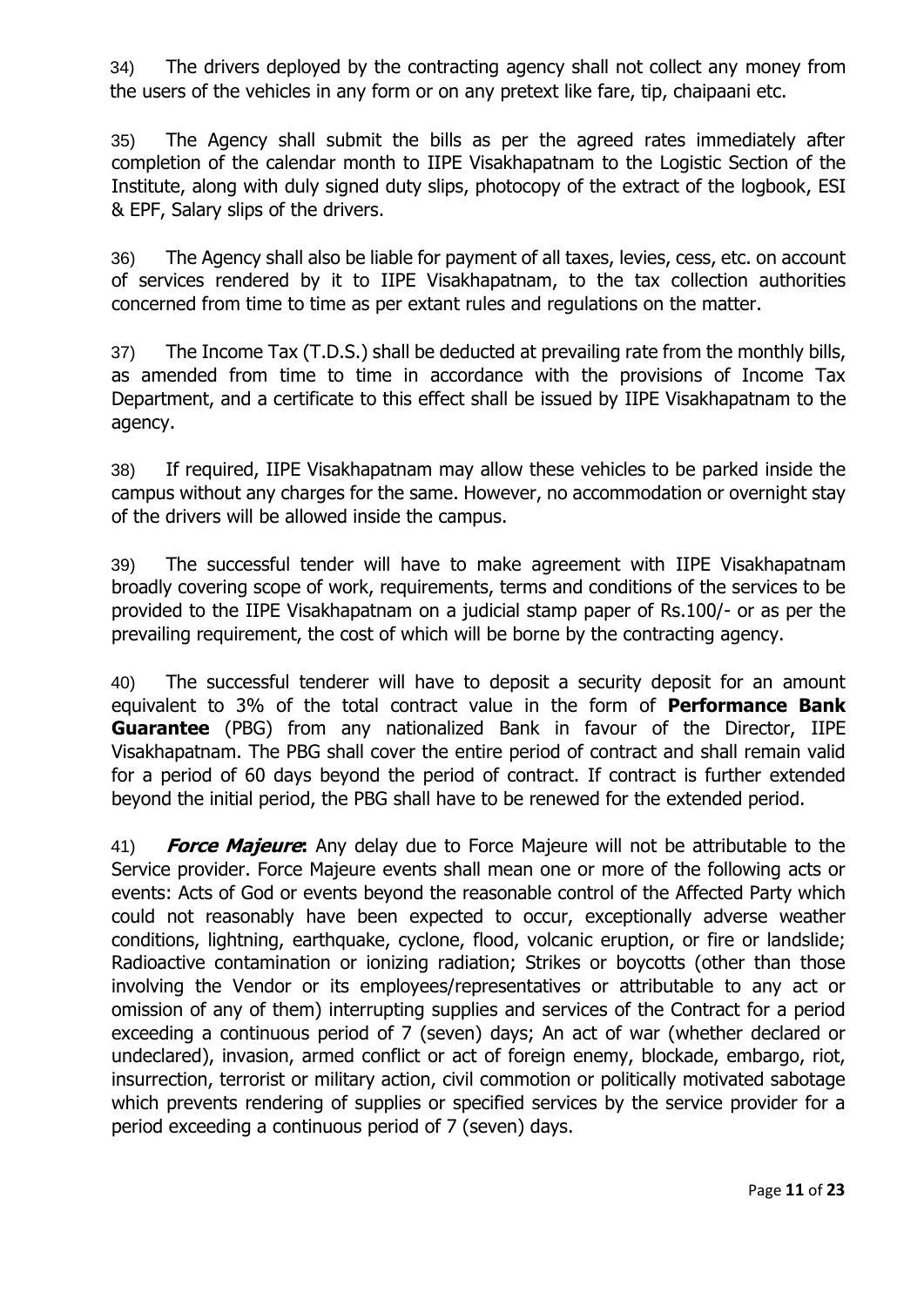42) **Payment Terms:** By monthly running account bills within 15 days of receipt of the bill at IIPE. The bills for all vehicles engaged shall be put up after the end of every month. Separate summary sheet for each vehicle shall be submitted by the Contractor, for correlation purpose. The bills should also have attached the duly signed trip sheets (Any correction in the trip sheet must be signed by the respective user). The bills for all vehicles engaged shall be put up separately by end of every month.Payment of final bill shall be made within 30 days from the date of receipt of bill by IIPE.

43) **Validity of offer:** The rates quoted are valid for 3 months from the due date of the tender.

44) Ad-hoc Vehicles may be hired for full day or for half day. In case of booking for half day, the half day engagement of Ad-hoc Vehicles will be valid for up to maximum of half of kms & half of hours of usage as mentioned in the above schedule and the rate should be half of the price fixed for that service in the schedule.

45) The contractor shall note that if the Ad-hoc service is utilized for 15 days or more in a month, it will be treated as a regular Vehicle and payment shall be made on pro-rata basis. (For calculation purpose, average Km per month will be taken as 1500 Kms as the case may be and average working days per month will be taken as 30 days).

46) The actual No. of vehicles required may vary from time to time (upwards/downwards). There shall be no obligation on IIPE to assure any minimum engagement of any type of Vehicle.

47) The contractor shall ensure that there is enough oil/fuel in the vehicle to cover for a day's operation and also good spare tyre in the Vehicle. Contractor to provide Mobile phone to Driver at his own cost.

48) The vehicle should always be maintained neat, clean and in road worthy condition. Any defects that arise should be immediately rectified.

49) The vehicle supplied shall be covered under "Comprehensive" insurance policy, also covering one driver and at least three co-passengers.

50) The safety of the passengers using the Vehicles shall at no time be in jeopardy due to mal- operation of the vehicle by rash or negligent driving of the operator/ driver.

51) The contractor or his nominated representative must be easily available on telephone so the complaints, special instructions car; be relayed to him for implementation.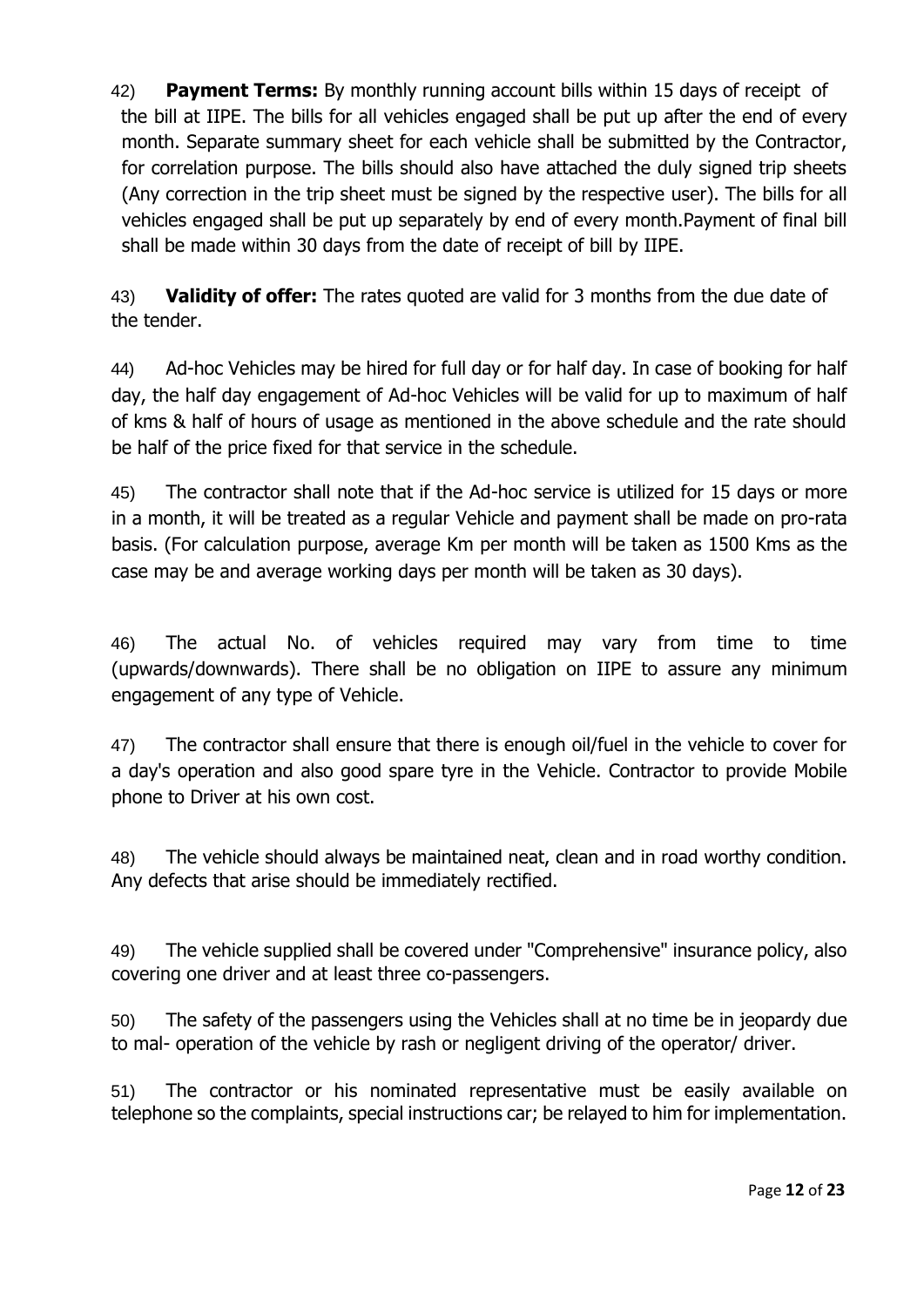52) All clearance certification required from time to time from state/ center authorities, for carrying out jobs as per contractor or incidental to that shall be arranged by the contractor at his cost and shall be furnished as and when required by IIPE.

53) The road tax and any other taxes/ duties payable, shall be paid by the contractor as per the stipulated rates and should always be up to date with no dues.

54) The contractor shall produce vehicle fitness certificates and permit for all vehicles engaged by IIPE. Valid Pollution under Control certificate shall always be available with the respective Vehicle and the same shall be displayed visibly on the vehicle. The same should be attached in the Technical Bid.

55) The vehicle should be covered by the provisions of the Andhra Pradesh Motor Vehicle Act and IIPE shall not be liable to pay for any breach of the said provisions by the contractor, their employees or any of their agents, The contractor shall be held solely be held responsible for the same and will have to pay for all damages arising out of the same.

56) The opening odometer reading in KM, with time, at pick up point and closing km, with time, at the dropping off point, shall be clearly recorded in the trip sheet, on basis and duly signed by IIPE personnel. No additional mileage will be given for refueling/ garage trips. This shall be the basis of compensation.

57) The rates specified are applicable on all days including Sundays and Holidays .No other separate/additional payments shall be made for Sunday or Holidays. Additional incidental charges like "Car Parking" at Airport, Railway Station, Municipal Parking lots, toll gate charges etc., will be reimbursed "Actual basis" along with the monthly bill, basis submission of original receipts only certified by IIPE Personnel.

58) Intending bidders may attend the unpriced bid opening on the date and time indicated. please note that no further intimation will be made in this regard. Also note that IIPE is not responsible for any expenditure for attending the bid opening and will not reimburse any cost to any bidder on this account, whatsoever.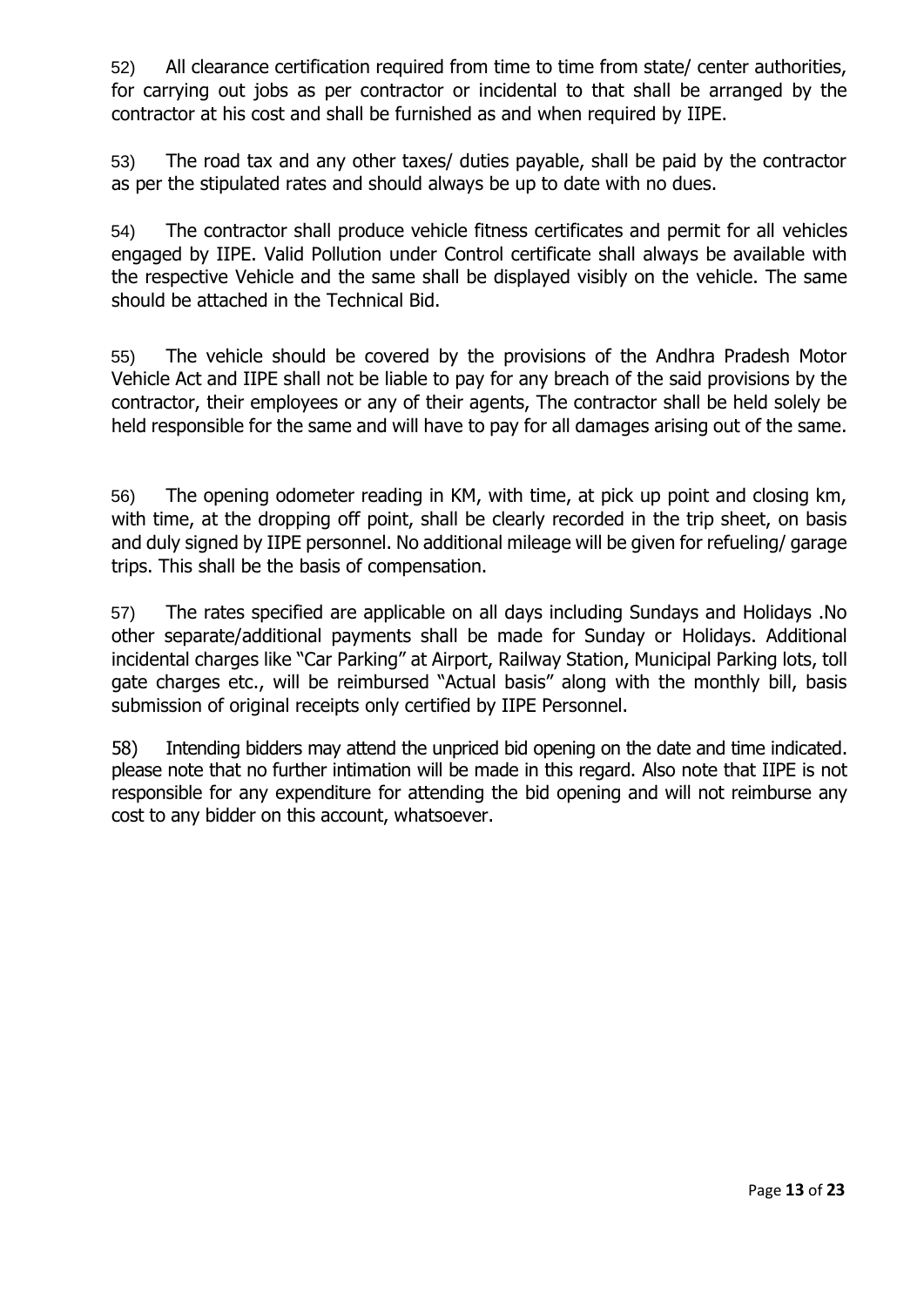## **TECHNICAL BID**

**A.** Details to documents should be mandatorily submitted:

| SI.No.         | <b>Particulars</b>                                                                                                                                                                                                                                                                            | <b>Fill in the details</b>                           |
|----------------|-----------------------------------------------------------------------------------------------------------------------------------------------------------------------------------------------------------------------------------------------------------------------------------------------|------------------------------------------------------|
| $\mathbf{1}$   | Name of Firm/Tenderer/ Company<br>(in block letters)                                                                                                                                                                                                                                          |                                                      |
| $\overline{2}$ | Address & Telephone No.<br>and Email address of the Registered<br>Office.                                                                                                                                                                                                                     |                                                      |
| 3              | Full Postal Address of the office situated in<br>Visakhapatnam along with Telephone/Fax<br>No./E-mail                                                                                                                                                                                         |                                                      |
| 4.             | Document Proof for Office address in<br>Visakhapatnam (Copy to be attached)                                                                                                                                                                                                                   |                                                      |
| $\overline{4}$ | Certificate for non-blacklisting by the<br>Partners of the firm or sole Proprietor or<br>Company as per Annexure-E                                                                                                                                                                            |                                                      |
| 5              | An affidavit duly certified by a Notary<br>that the Partners of the firm or sole<br>Proprietor or Company is/are not<br>involved in any Police Case/ Vigilance<br>enquiry pending or ever been punished<br>by any Hon'ble Court (in Original).                                                | [Attach as enclosure & refer here]                   |
| 6              | Copies of valid licenses, permits, RCs &<br>insurances for 2 vehicles, if available. If<br>not, an affidavit that the tenderer will<br>procure and provide the vehicles within<br>15 days from award of the contract,<br>shall be submitted now.                                              | [Attach as enclosure & refer here]                   |
| 7              | If the vehicles are not presently in the<br>tenderer's name, an affidavit duly<br>attested by a Notary that in the event<br>of his being the successful bidder, he<br>will get these vehicles transferred to his<br>name before supplying them to IIPE<br>Visakhapatnam, should be submitted. | [Attach the affidavit as enclosure & refer]<br>here] |

Note: Agency to quote basic cost only.GST shall be applicable extra.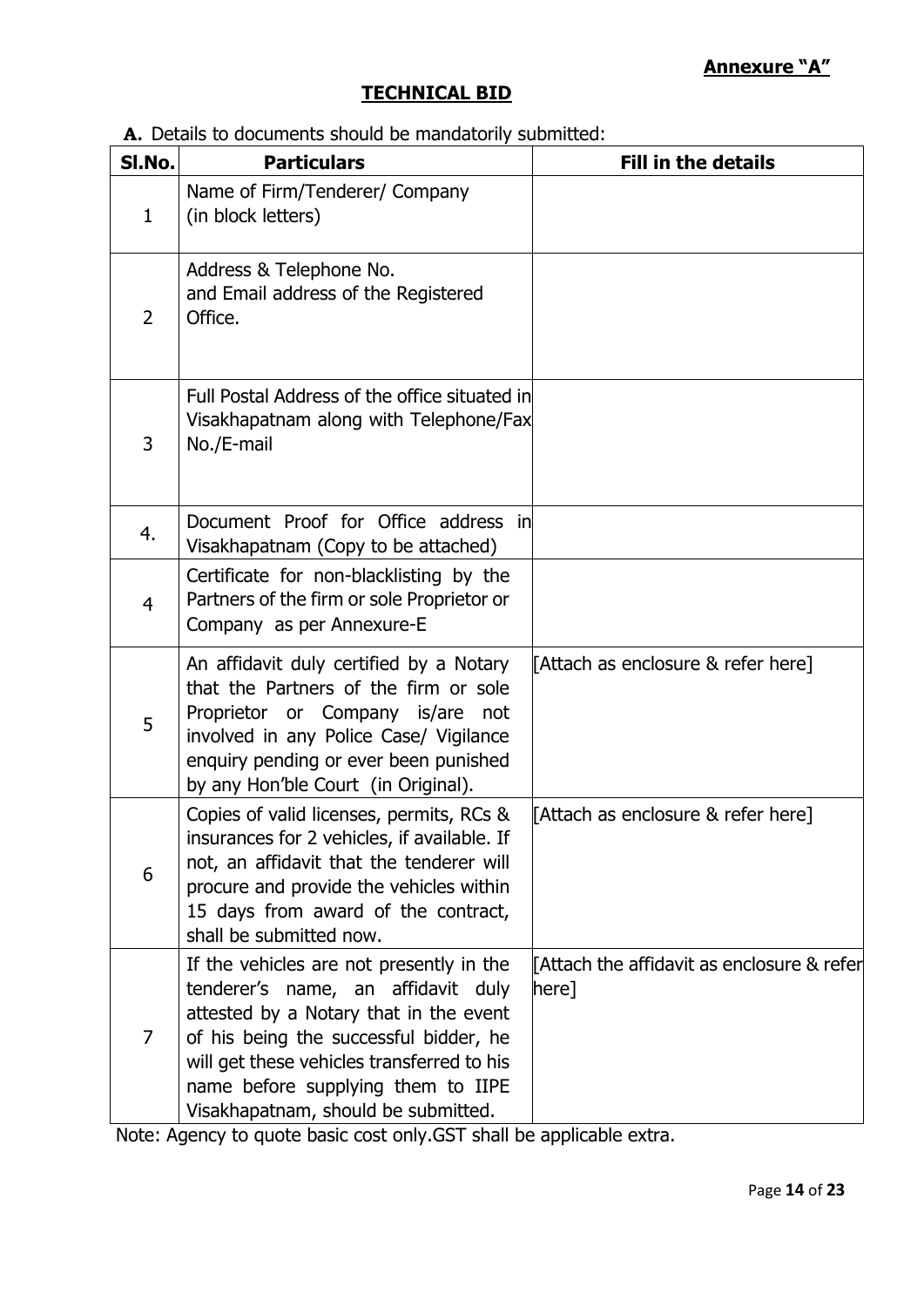## **B. Details of Experience**: Should be furnished in the following format **(work completion certificate from Client shall be attached as a proof of experience):**

| Name of the Client and full | Telephone and FAX Tenure of | contract | Value of |
|-----------------------------|-----------------------------|----------|----------|
| address                     | number of the client        |          | contract |
|                             |                             |          |          |

Date:

Signature of Tenderer, Seal & address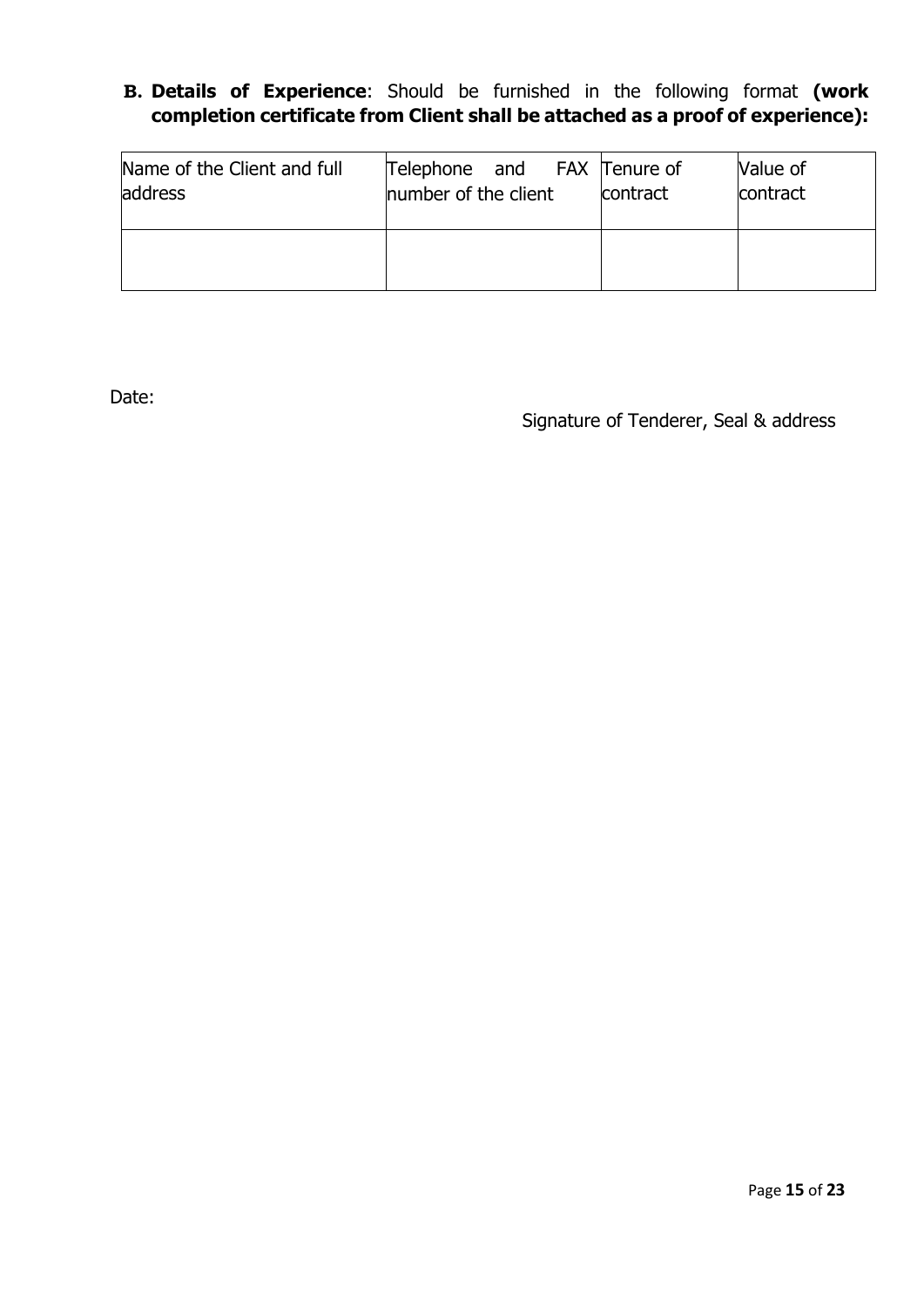#### **Annexure-B**

## **Letter of Consent and bid submission**

(To be submitted on Bidder's letter Head)

Date:

To The Registrar IIPE Visakhapatnam

Sub: Hiring of Four Wheeler Vehicles for IIPE Visakhapatnam. Ref: Tender Notification No.IIPE/46/ Transport/2022-2023, dated 17/06/2022

Sir,

I/We hereby offer to supply the specified vehicles in the desired number on a monthly hire basis, and hereby accept all the terms and conditions of your said Tender. Further, I/We agree to abide by the terms & conditions of the Tender Notice and hold our bid open and valid till 90 days from the date of opening of the same.

- 2. I/We have understood and fulfilled Eligibility Criteria, General Terms and Conditions and Scope of Work, Technical Specifications and Special Conditions of Contract and am/are fully aware of the nature of the services required and my/our offer is to provide services strictly in accordance with the requirements of your Institute.
- 3. As advised, a Self-Declaration is hereby enclosed in lieu of Earnest Money Deposit. I/We fully understand that I/We shall be blacklisted and debarred from future tendering process at the IIPE Visakhapatnam if:
	- i. I/We do not execute the contract documents within 7 (seven) days after getting information from IIPE, or
	- ii. I/We do not commence the work within 15 (fifteen) days after award of the contract to us from IIPE,
- 4. This bidding document of mine/ours consists of **Nos.** Of pages in total.
- 5. Bidding documents and submission of Tender have been duly signed and attached herewith.
- 6. I/We know that acceptance of this tender shall constitute a binding contract between us subject to modifications, as may be mutually agreed between us and indicated in the letter of acceptance of my/our offer for this work.

Signature of Tenderer(s) with Stamp, Address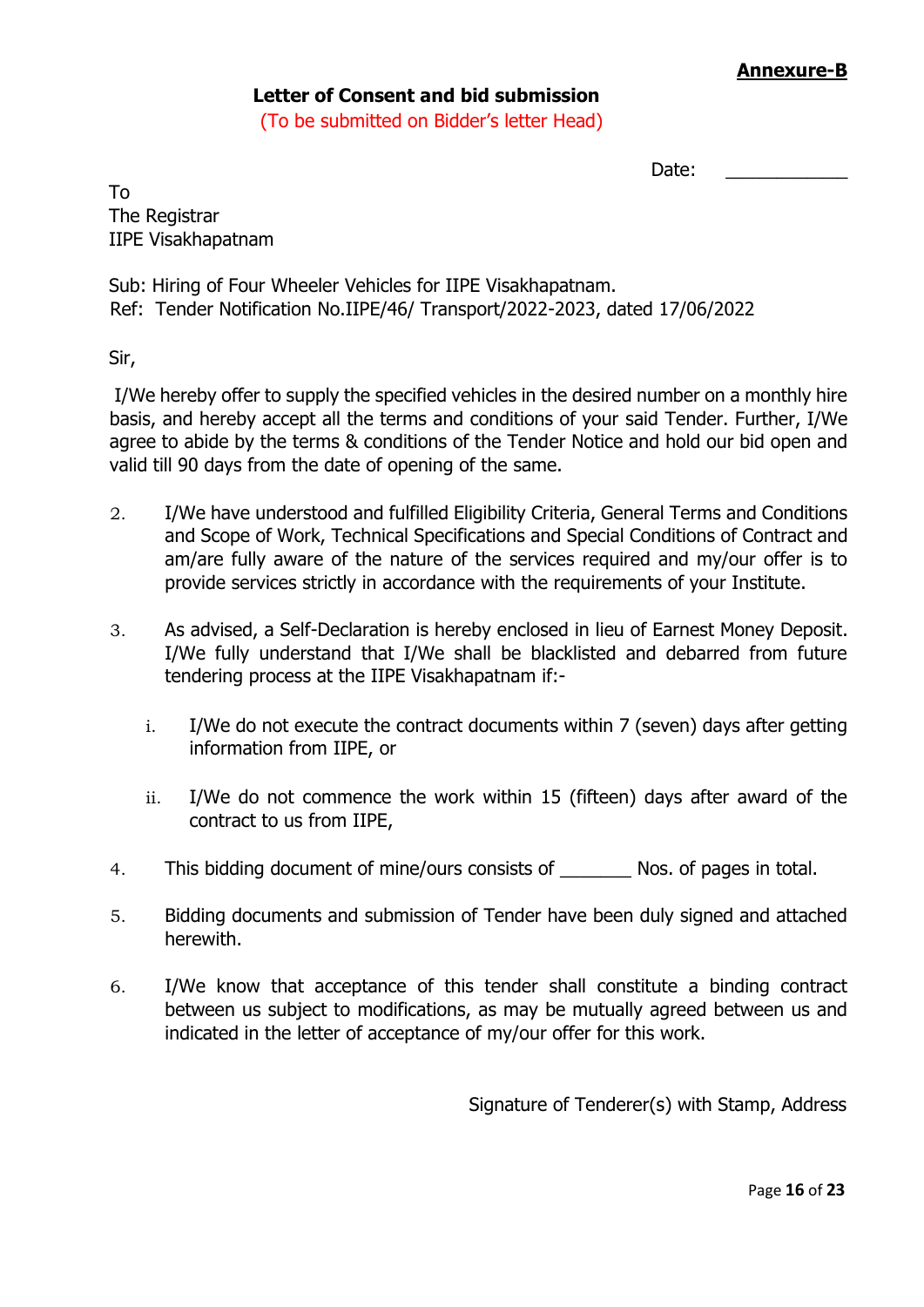### **PROFORMA CERTIFICATE FOR 'NO RELATION' WITH IIPE EMPLOYEES**  (To be submitted on Bidder's letter Head)

This has reference to our proposed contract for 'Hiring of Four Wheeler vehicles to be entered into with Indian Institute of Petroleum and Energy.

- (i) I/We am/are not a relative/blood relation of any key managerial person of IIPE Visakhapatnam.
- (ii) We are not a firm in which any key personnel of IIPE Visakhapatnam or his/her relative is a partner;
- (iii) I/We am/are not a partner in a firm in which any key managerial person of IIPE Visakhapatnam or his/her relative is a partner.

**Signature of Contractor** 

Place:

Date: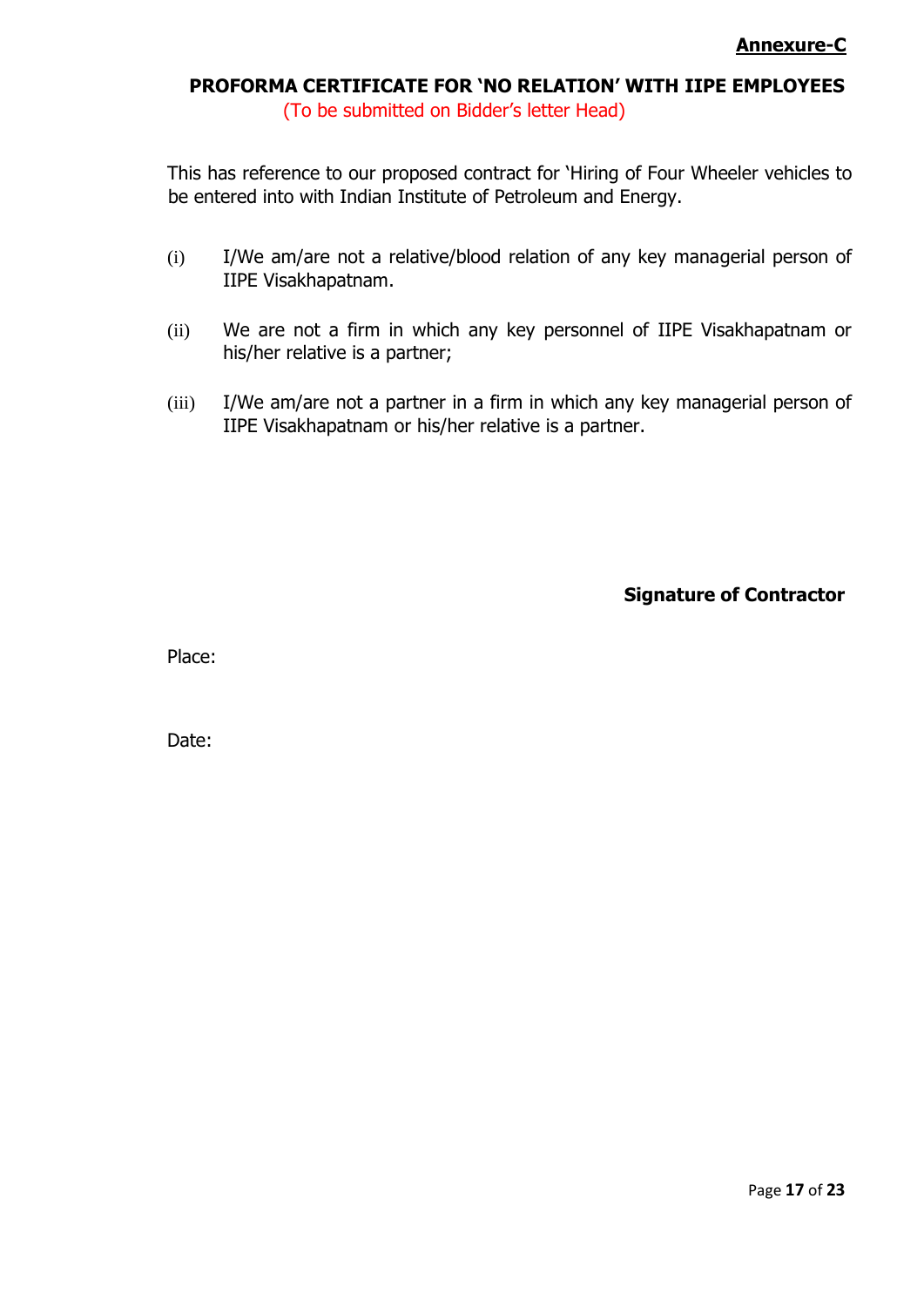**Annexure-D**

#### **SELF-DECLARATION IN LIEU OF EMD**

(To be submitted on Bidder's letter Head)

Date:

To The Reigstrar, IIPE Visakhapatnam

Sub: Hiring of Four Wheeler vehicles for IIPE Visakhapatnam. Sir(s),

I/We, the undersigned, hereby declare that:

I/We understand that, according to your conditions, bids must be supported by a Bid Securing Declaration in lieu of Bid Security Amount i.e.EMD.

I/We accept that I/We may be disqualified from bidding for any contract with you for a period of two years from the date of notification if I am /We are in a breach of any obligation under the bid conditions, such as our

- a) withdrawing/modifying/amending, impairing or derogating from my/our Bid during the period of bid validity specified in the form of Bid; or after acceptance of our Bid by the Institute;
- b) failing or refusing to execute the contract, if required, or failing or refusing to furnish the Performance Security, in accordance with the Instructions to Bidders.

I/We understand this Bid Securing Declaration shall cease to be valid if I am/we are not the successful Bidder, upon the earlier of (i) the receipt of your notification of the name of the successful Bidder; or (ii) thirty days after the expiration of the validity of my/our Bid.

| Signed:<br>In the capacity of:<br>Declaration) | (insert signature of person whose name and capacity are shown)<br>(insert legal capacity of person signing the Bid Securing |
|------------------------------------------------|-----------------------------------------------------------------------------------------------------------------------------|
| Name:<br>Declaration)                          | (insert complete name of person signing the Bid Securing                                                                    |

Duly authorized to sign the bid for an on behalf of (insert complete name of Bidder)

Dated on \_\_\_\_\_\_\_\_\_\_\_\_\_\_\_\_\_\_\_\_\_day of (insert date of signing)

Corporate Seal (where appropriate)

(Note: In case of a Joint Venture, the Bid Securing Declaration must be in the name of all partners to the Joint Venture that submits the bid)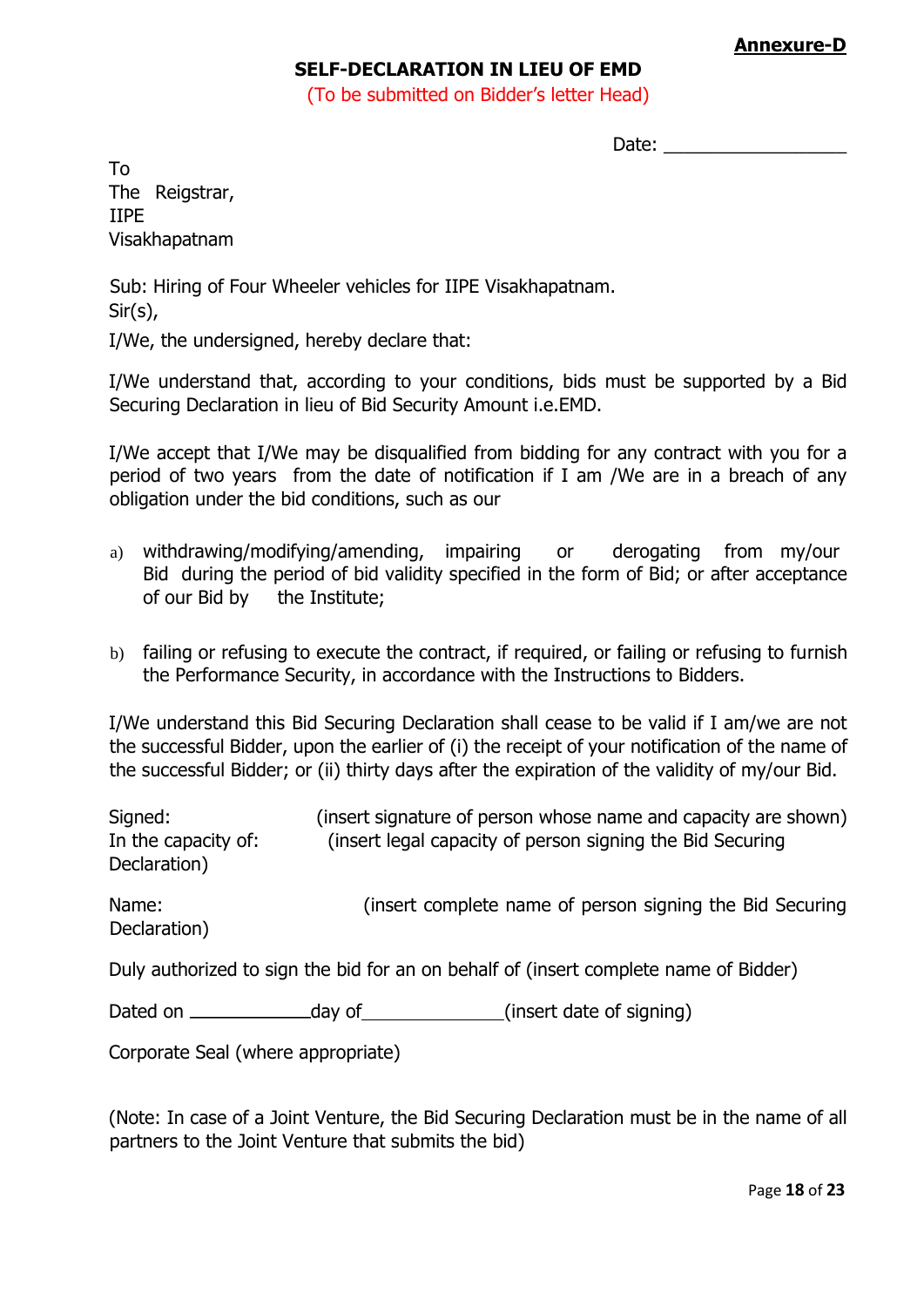#### **Annexure-E**

#### **VENDOR's CONFIRMATION**

The Terms & Conditions mentioned in the Enquiry, mentioned above, are acceptable to us and accordingly have submitted our Offer. We have **NOT** taken any Technical and/ or Common Deviations and in case of Order, we will supply the materials as per the details specified in RFP, specified above.

| Vendor's Name                                                              |  |
|----------------------------------------------------------------------------|--|
| Vendor's Address (In case of order, PO shall<br>be placed at this address) |  |
| <b>PAN Number</b>                                                          |  |
| <b>GSTIN Number</b>                                                        |  |
| Name of the Authorised Signatory                                           |  |
| Designation of the Authorised Signatory                                    |  |
| E-Mail Address of the Authorised Signatory                                 |  |
| E-Mail Address of Alternate Contact Person                                 |  |
| Mobile Number of the Authorised Signatory                                  |  |
| Telephone Number of the Vendor                                             |  |
| Fax Number of the Vendor                                                   |  |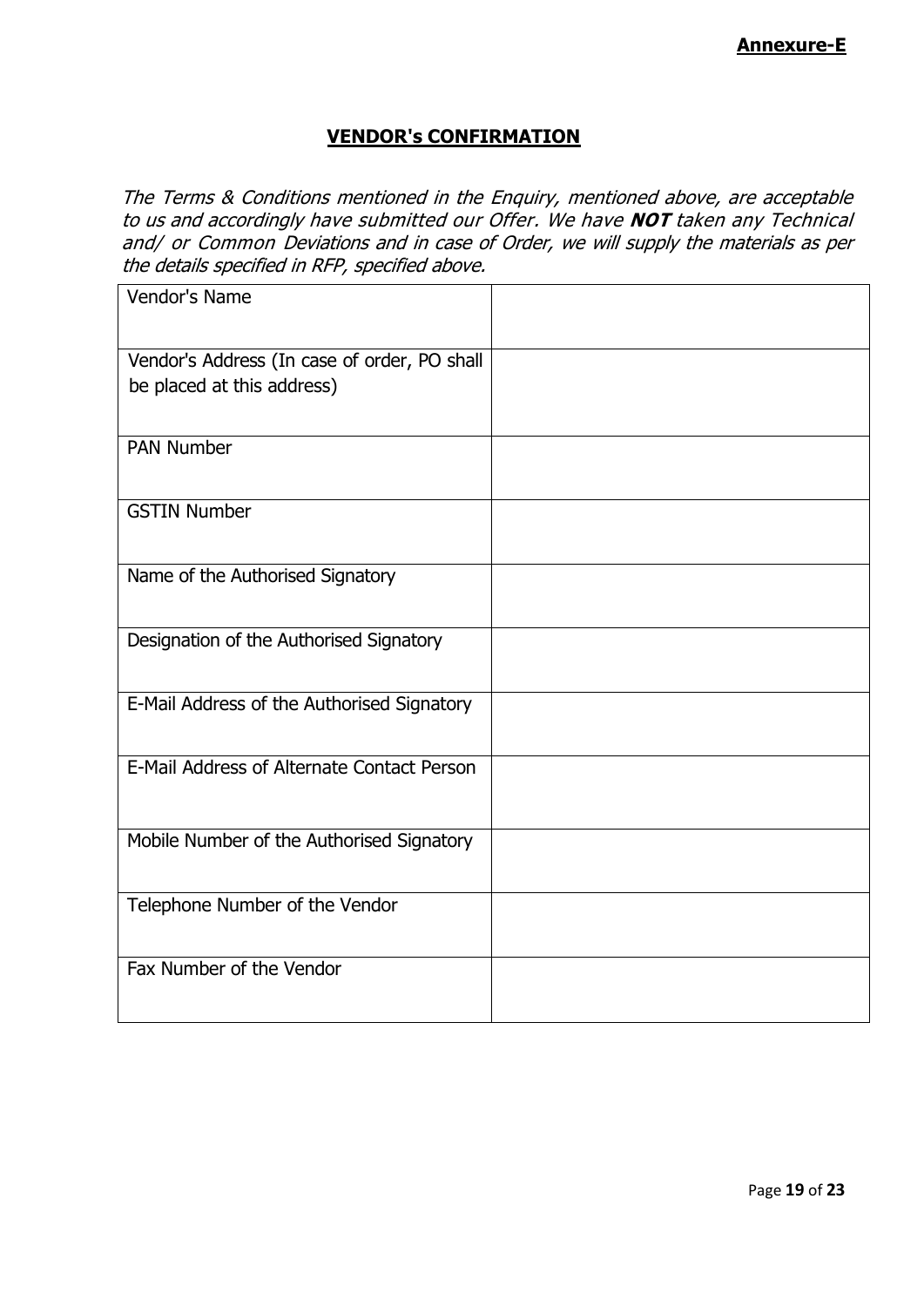### **DECLARATION REGARDING CLEAN TRACK/NO LEGAL ACTION**

### **(to be provided on letter head of the firm**)

I hereby certify that the above firm namely **EXALL EXALL EXALL EXAMPLE 1** is neither blacklisted by any Central/ State Government/ Public Undertaking/ Institute nor any criminal case registered/ pending against the firm or its owner/ partners anywhere in India (or) against any of its branches (or) partners abroad.

I also certify that the above information is true and correct in any every respect and in any case at a later date it is found that any details provided above are incorrect, any contract given to the above firm may be summarily terminated and the firm blacklisted.

Date: **Authorized Signatory** 

 Name: Place: Designation: Contact No.: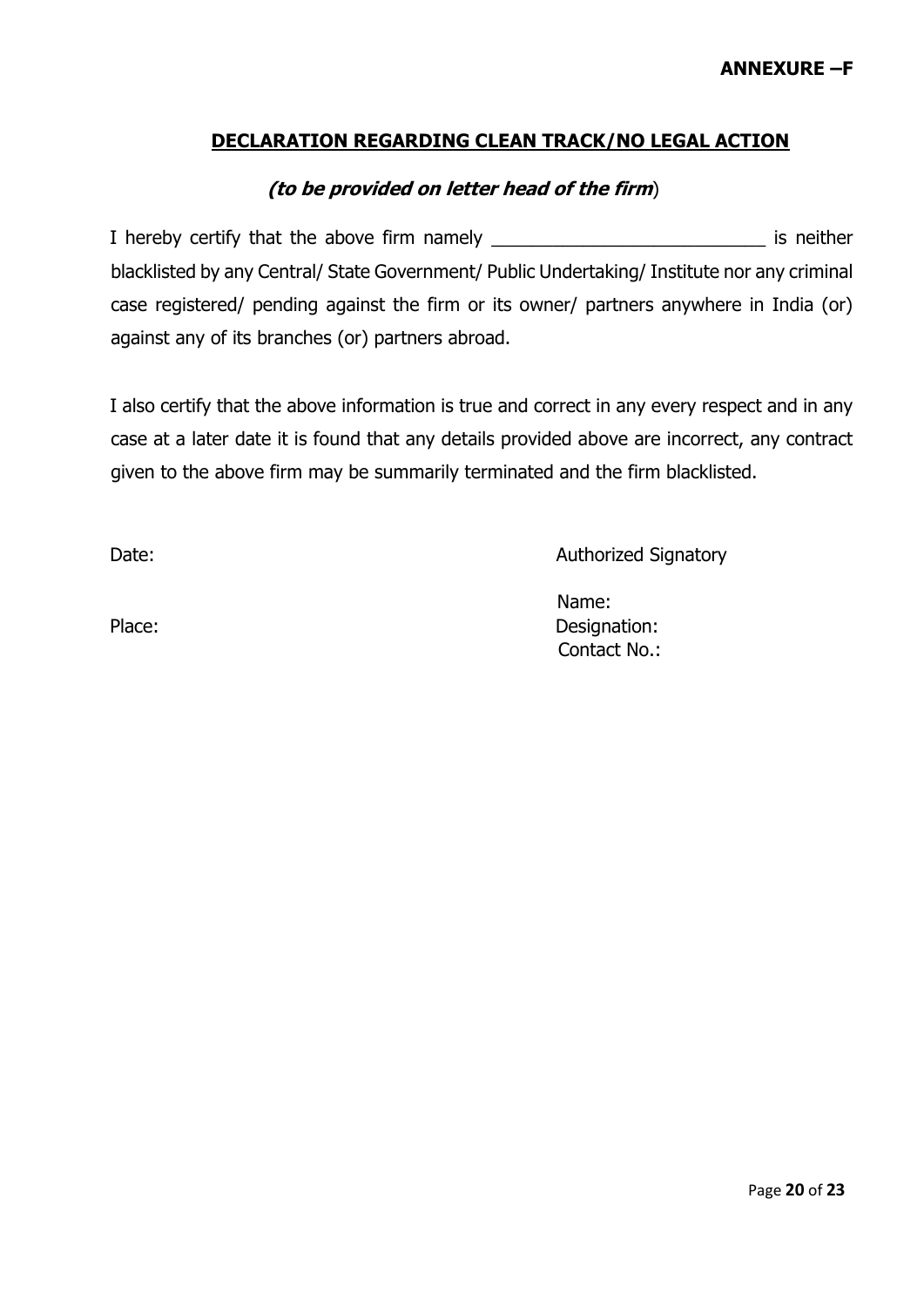**Annexure "G"** 

## **PART – II: PRICE BID (On the official letter head of the bidder)**

# **Hiring of Four Wheeler vehicles for IIPE Visakhapatnam.**

| SI.            | <b>Item</b>                                        | <b>Long Description</b>                                                                                                                                            | QT  | <b>UOM</b>   | <b>Unit</b> |
|----------------|----------------------------------------------------|--------------------------------------------------------------------------------------------------------------------------------------------------------------------|-----|--------------|-------------|
| No.            | <b>Description</b>                                 | (3)                                                                                                                                                                | Y   | (5)          | Rate        |
| (1)            | (2)                                                |                                                                                                                                                                    | (4) |              | (6)         |
| $\mathbf{1}$   |                                                    | Hiring of Innova or equivalent<br>AC car regular - Monthly<br>Charging basis upto 2000<br>KMS.Per month, Daily 12 hours                                            | 01  | Month        |             |
| $\overline{2}$ |                                                    | Rate per additional km. run over<br>and above 2000 kilometers in a<br>month                                                                                        | 01  | Each<br>KM.  |             |
| $\overline{3}$ | Hiring of<br>Innova or                             | Rate per Additional hour beyond<br>12 hours a day                                                                                                                  | 01  | Each<br>Hour |             |
| $\overline{4}$ | Equivalent AC<br>Car for use<br>by the<br>Director | Hiring of Innova or equivalent AC<br>car Adhoc basis - for use by the<br>Director for outstation beyond<br>Visakhapatnam rate per day for<br>100 Kms. and 12 hours | 01  | Day          |             |
| 5              |                                                    | Rate per Additional km. run over<br>and above 100 kilometers in a<br>day                                                                                           | 01  | Each<br>KM.  |             |
| 6              |                                                    | Rate per additional hour beyond<br>12 hours a day                                                                                                                  | 01  | Each<br>Hour |             |
| $\overline{7}$ | Hiring of<br>Maruti Swift<br>Dezire or             | Hiring of Maruti Swift Dezire or<br>equivalent AC car regular -<br>Monthly Charging basis upto<br>1500 KMS. Per month, Daily 12<br>hours                           | 01  | Month        |             |
| 8              | Equivalent AC<br>Car for use by<br>the Registrar   | Rate per additional km. run over<br>and above 1500 kilometers in a<br>month                                                                                        | 01  | Each<br>KM.  |             |
| 9              |                                                    | Rate per additional hour<br>bevond 12 hours a dav                                                                                                                  | 01  | Each<br>Hour |             |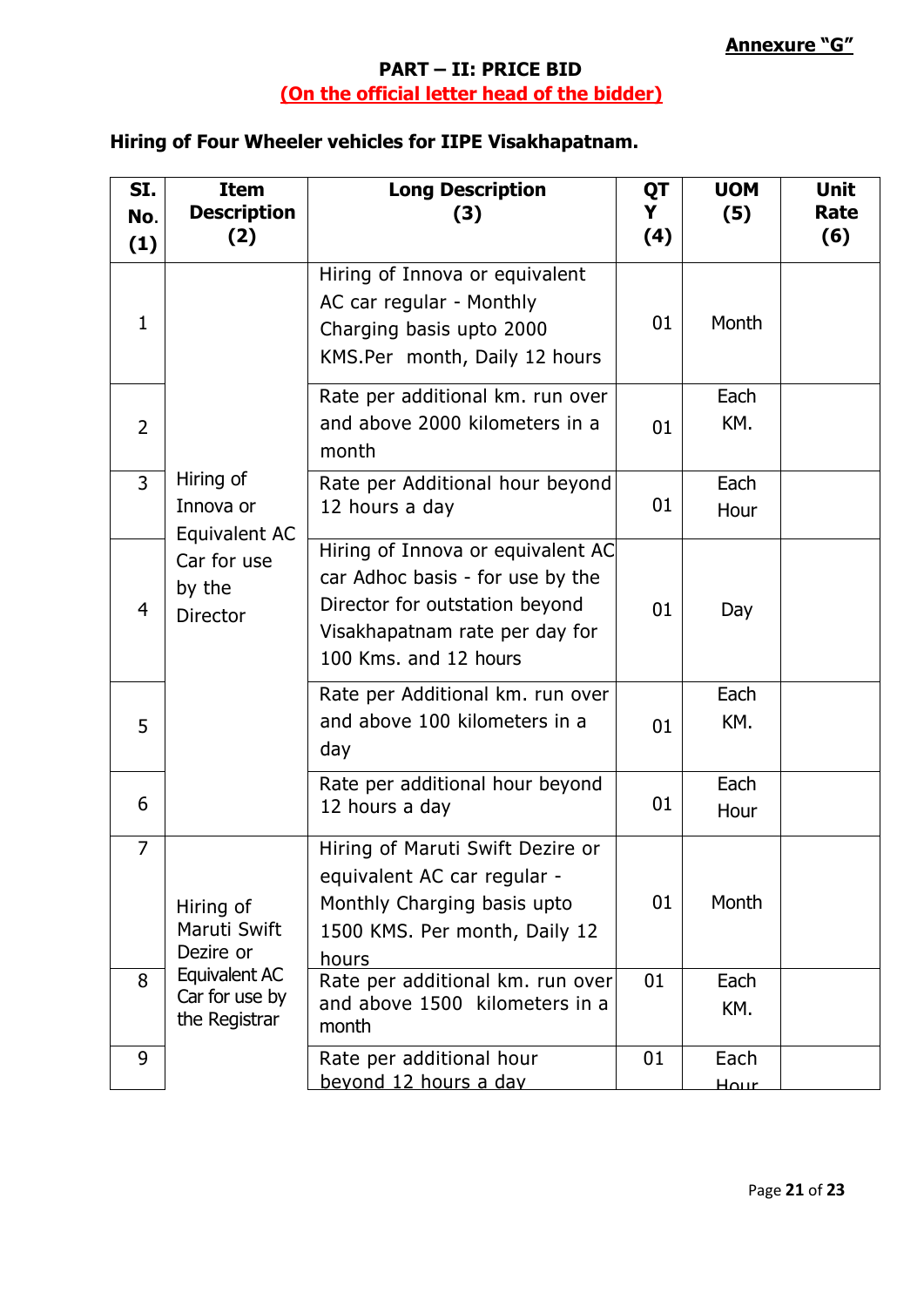| 10 |                                                                        | Hiring of Maruti Swift Dezire or<br>equivalent AC car Adhoc basis -<br>for use by the Registrar for<br>outstation beyond Visakhapatnam<br>rate per day for 100 Kms. and 12<br>hours | 01 | Day          |  |
|----|------------------------------------------------------------------------|-------------------------------------------------------------------------------------------------------------------------------------------------------------------------------------|----|--------------|--|
| 11 |                                                                        | Rate per additional km. run over and<br>above 100 kilometers in a day                                                                                                               | 01 | Each<br>KM.  |  |
| 12 |                                                                        | Rate per additional hour beyond 12<br>hours a day                                                                                                                                   | 01 | Each<br>Hour |  |
| 13 |                                                                        | Hiring of Innova Car AC Car -<br>Adhoc $-$ Rate per day for 100<br>Kms. & 12 hours.                                                                                                 | 01 | Day          |  |
| 14 | <b>Hiring</b><br>of<br>Innova<br>or<br>equivalent<br>AC                | Rate per additional Km. run over<br>and above 100 kms. in a day                                                                                                                     | 01 | Each<br>Km.  |  |
| 15 | Car for use by<br>Senior Officials<br>/ Dignitaries                    | Rate per additional hour beyond<br>12 hours in a single day                                                                                                                         | 01 | Each<br>hour |  |
| 16 |                                                                        | Airport Pick up                                                                                                                                                                     | 01 | Per trip     |  |
| 17 |                                                                        | Airport Dropping                                                                                                                                                                    | 01 | Per trip     |  |
| 18 | Hiring of Maruti<br>Swift Dezire or<br>Equivalent AC<br>Car for use by | Hiring of Maruti Swift Dezire or<br>Equivalent AC Car - Adhoc - Rate<br>per day for 100 Kms. & 12 hours.                                                                            | 01 | Day          |  |
| 19 | <b>Visiting</b><br>Professors<br>Guests for IIPE                       | Rate per additional Km. run over<br>and above 100 kms. in a clay                                                                                                                    | 01 | Each<br>Km.  |  |
| 20 |                                                                        | Rate per additional hour beyond<br>12 hours in a single day                                                                                                                         | 01 | Each<br>hour |  |
| 21 |                                                                        | Airport Pick up                                                                                                                                                                     | 01 | Per trip     |  |
| 22 |                                                                        | <b>Airport Dropping</b>                                                                                                                                                             | 01 | Per trip     |  |